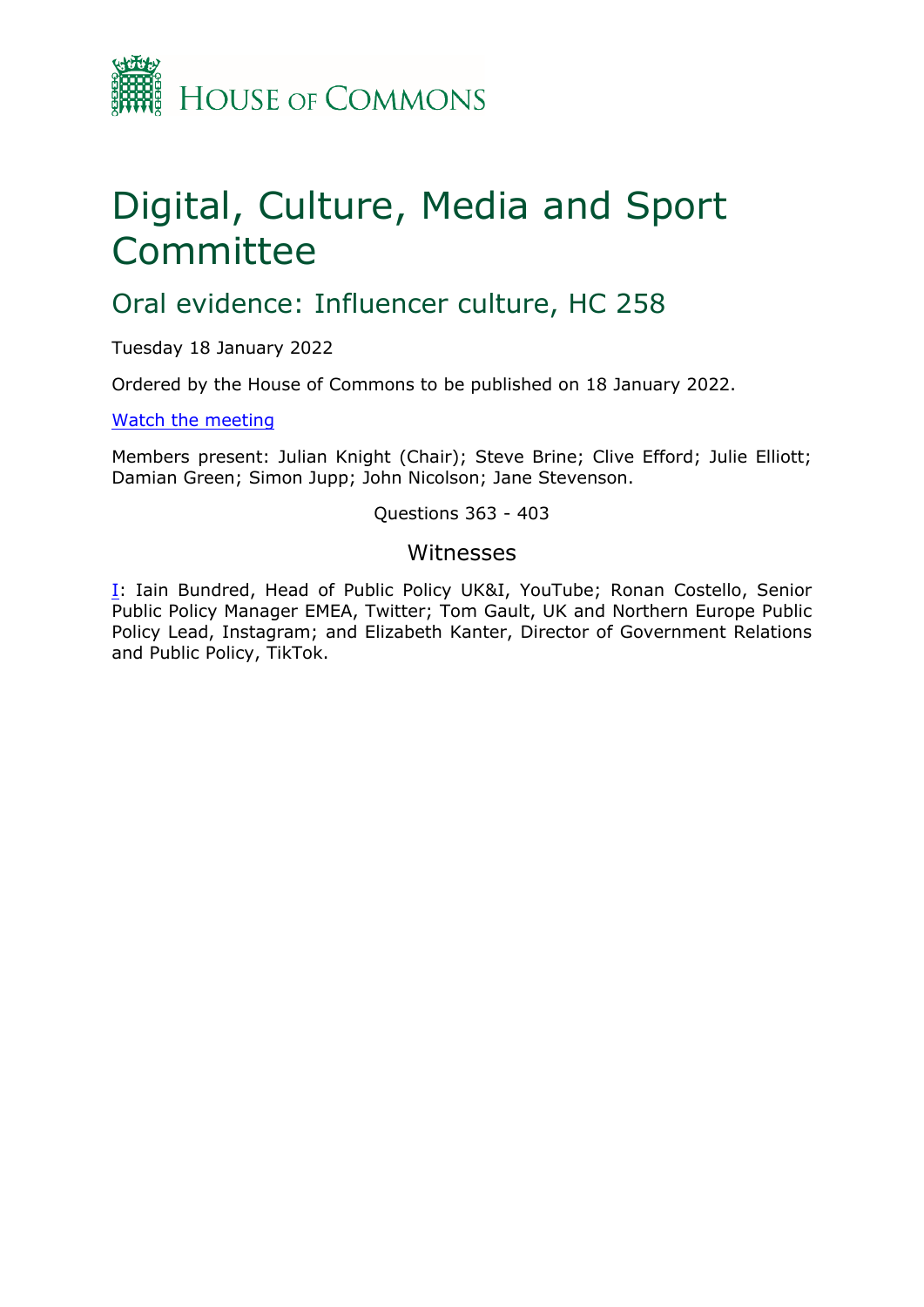

### <span id="page-1-0"></span>Examination of witnesses

Witnesses: Iain Bundred, Ronan Costello, Tom Gault and Elizabeth Kanter.

Q363 **Chair:** This is the Digital, Culture, Media and Sport Committee and this is a hearing into social media influencers. On our first panel today, regarding social media influencers, we welcome Iain Bundred, head of policy at UK and Ireland YouTube; Ronan Costello, senior public policy manager EMEA at Twitter; Tom Gault, UK and Northern European public policy lead at Instagram; and Elizabeth Kanter, director of government relations and public policy at TikTok. Iain, Ronan, Tom and Elizabeth, good morning and thank you for joining us.

Before we begin, I am just going to see if there is anyone who wishes to make any declarations around the table. I just declare that I am the Chair of the APPG for new and advanced technologies.

Just as a point of order, after the first session we will be taking a short break because we will then be switching to our Sub-Committee, where we will be continuing our examination into online safety.

I will put this question to Iain but it is for everyone. What sort of research, Iain, do you conduct on behalf of YouTube into the numbers, the diversity and the revenue streams of the influencers that you host on your platform?

*Iain Bundred:* Good morning and thanks for having me. First and foremost, I think I should stress that our approach to creators on YouTube—we prefer the term "creators"—is very much about a partnership approach. We see anyone who posts a video to YouTube as being a creator, so in that respect everyone on our platform who is creating videos would qualify.

To deal with your specific question around research, we commissioned Oxford Economics to look at the economic impact of the creator ecosystem, and I think we put that in our written evidence. They found that in 2019, YouTube contributed around £1.4 billion to the UK economy through its advertising revenue sharing model. What I mean by that is that when advertising is shown on a YouTube video, as long as the creator is part of our YouTube Partner Programme, they get a share of that model.

Regarding specifics on the profile of various different creators, we do conduct research in different geographies and I am happy to detail the different profiles we have on the platform. At the core of it, everyone who is creating videos is a creator and we will look to support those, whether it is traditional media—the likes of the BBC or Little Dot Studios—or less established performers, whether that be a Joe Wicks or someone like Adam B, who has recently gone from creating videos in his bedroom in Belfast to being a "Blue Peter" presenter.

Q364 **Chair:** To drill down a bit there, you set up the answer to the question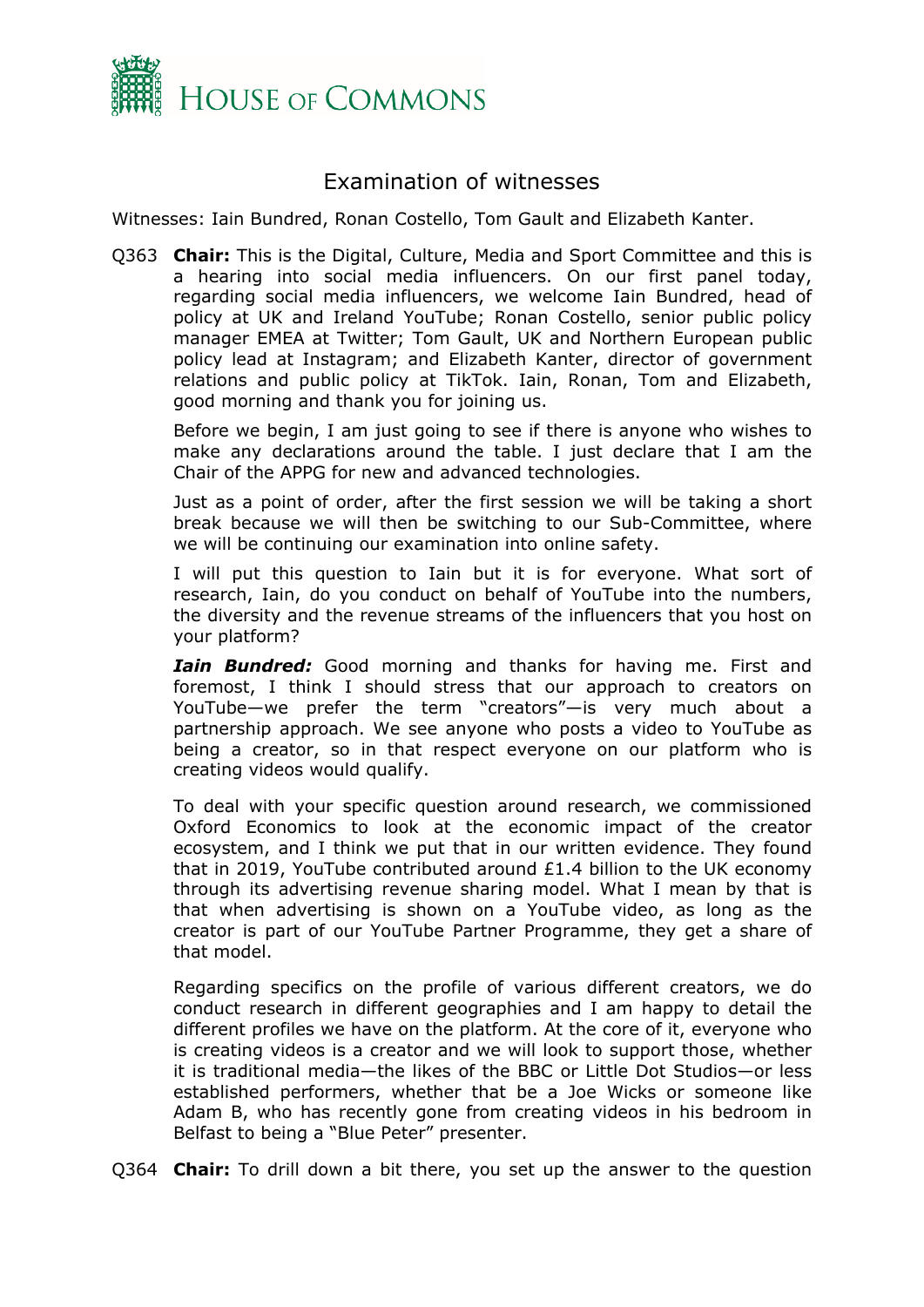

but you did not actually answer the question. What types of research do you do into, as I said, the numbers, the diversity and the revenue streams coming to your creatives?

*Iain Bundred:* We have a self-ID approach in the US, where we asked creators to do that, and we have explored asking other markets to do that as well. We do not have a set of data on that right now in the UK but, for example, we do look at the number of people using the platform, the number of creators in the UK who are making more than five figures—that is up 35% year on year—and the number of people with large subscriber bases. In the UK, for example, 7,500 channels have more than 100,000 subscribers. That is also a 20% increase year on year. Over 1,000 UK channels have over 1 million subscribers.

Q365 **Chair:** Effectively, what you are looking at the moment is purely from the revenue angle when it comes to the UK. You do wider metrics when it comes to the US but in the UK it is primarily revenue. You just mentioned there the amount of money that they make, and also the number of followers and people who interact with them. Is that a fair summation of what you just said?

*Iain Bundred:* Yes. Also, in the Oxford Economics report, which is available on our "How YouTube works" website, we do a bunch of surveys of creators, asking them how they feel about the products, how they work, and we continue to poll our creators on an ongoing basis. At the moment, we do not ask them for specific—

Q366 **Chair:** It is more by the numbers at this stage rather than social accounting about the phenomenon—the way in which they effectively interact with wider society. It is more about just the basic numbers, but also a survey-type approach.

*Iain Bundred:* Yes, you could characterise it that way. What we are looking to do is understand how creators are growing our platform and to share that data with the creators so they can understand what works. A huge part of what we do actually is sharing through our creator studio massive amounts of data with the creator themselves, so that they can understand where their audience and their revenues come from. They can see through their online dashboard specific information: for example, what countries their viewers come from and various other pieces around the demographics in terms of age, but we do not go into breakdowns of ethnic minorities and so on.

Q367 **Chair:** Ronan, I will ask you the same question effectively in terms of the research you conduct into the numbers, the diversity and the revenue streams of the creators or influencers that are on your platform.

*Ronan Costello:* This is perhaps even trickier for Twitter because "influencer", I think, is an even more nebulous term on a platform like Twitter, where a lot of people have come to the platform with already high profiles. You might have an instance where we potentially have less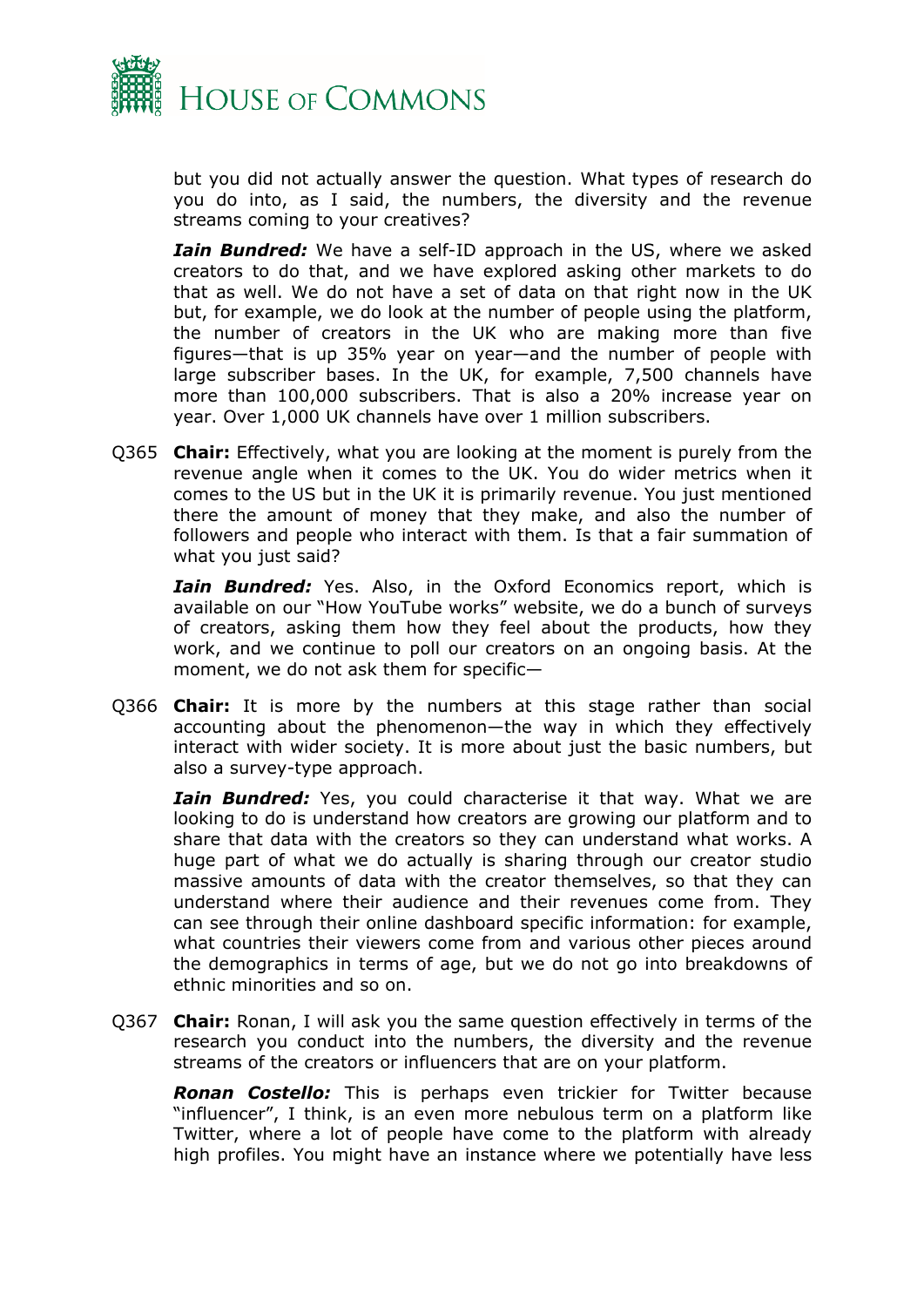

home-grown influencers on the platform than other platforms represented here today might have.

People often come to Twitter when they are known publicly already, be it from politics, sport, news and so on. Again, I think the term "influencer" is trickier in that regard. However, in one respect, we are trying to catch up in the monetisation opportunities that we provide for influencers on our platform—our creators on our platform. For example, in the last year or so, we have given content creators on our platform the option to add a tip jar to their account, such that their followers can remunerate them directly in appreciation for their content.

We have also talked about, have launched and are testing features like super followers where you can become a de facto subscriber to a particular account and, as a subscriber of that account, you as a follower get more access to exclusive content, but then the content creator themselves gets an additional revenue stream directly from their own followers.

In that regard, as I said, we are trying to enhance the benefit for the creators on Twitter and to put them in a better position on the platform.

Q368 **Chair:** The super influencers, is that your version of OnlyFans?

*Ronan Costello:* No. It is our version of subscriber content as we see increasingly across all different kinds of media, be it newspapers or so on. In effect, it is a paywall to a particular kind of club.

Q369 **Chair:** It sounds exactly the same as OnlyFans in that respect, so it is your version of it, so to speak. Tom Gault, the research that you do into number, diversity and the revenue streams of the influencers/creatives on your platform.

*Tom Gault:* Some of this is similar to what Iain was discussing. We absolutely work with and partner with creators. We provide them with lots of tools and services so that they can monetise their own content, but also enable them to build relationships with brands directly. Obviously, in circumstances like that, we may not be aware of the commercial relationship that exists because it is something that happens between them and a brand off the platform.

When it comes to numbers around scale, diversity and impact, the research that we have shows that Instagram is of huge benefit for SMEs in particular. Research from a few years ago shows that around one in three SMEs in the UK works with and uses Instagram. A similar number use it to create more jobs as well. That is because people like creators, when they partner with them, give them access to different audiences and enable them to reach customers.

When it comes to diversity, there is an element in which—as Iain mentioned—everybody can use social media, so there will be an element of reflecting society more broadly. Having said that, what we tend to see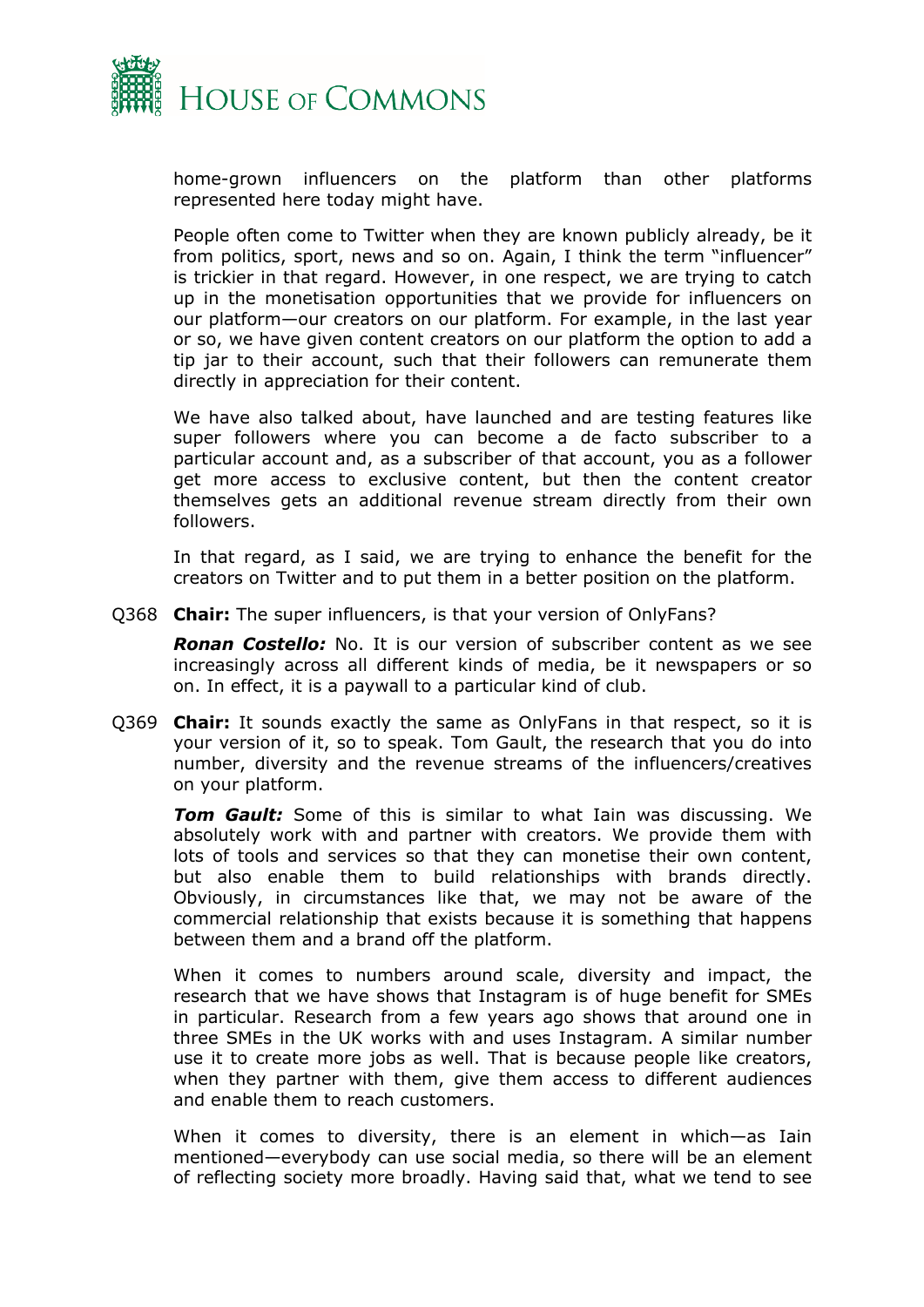

on Instagram is that it is a place where cultural change happens and where more diverse voices can be elevated. We sometimes partner in that. We have a \$25 million fund that supports black creators. We have a diverse voices programme here and in EMEA as well. There is an element in which it will be broadly reflective of society and in which the creator economy is very intrinsically linked to the creative industries as well. That does create some problems around definition.

Q370 **Chair:** Elizabeth Kanter, the same question: what is your research?

*Elizabeth Kanter:* Thank you for having us today. We have a similar approach to the other platforms but the different thing with TikTok is that we are very early days in our monetisation journey. We have been a platform for just three years. In 2020 we launched our creative marketplace. We think it is important to listen to our creators when we design these programmes. If we look at our monetisation journey, and the way that we approached our Creator Next programme, we designed that programme to allow our creators and our platform to monetise in a way that best suits them, so we have a Creator Fund. We also have a marketplace where, as Tom was saying, brands and creators can connect.

Importantly, when it comes to areas like diversity of the platform, we need to listen to our creators regarding what they expect from us as a platform and the tools they need to flourish on the platform. I cannot point to any specific research that we have done thus far but what we are doing is taking a creator-led philosophy to our various programmes.

Q371 **Chair:** You are not sponsoring any form of research into the phenomenon of influencers or creators on your platform at the moment?

*Elizabeth Kanter:* I cannot point to a specific piece of research at the moment.

Q372 **Chair:** Iain, just to return to you. Our feeling is that you are probably the most developed along this road when it comes to creators and influencers. You mention the fact that you do slightly more research in the US than you do in the UK at the moment. It is understandable to a degree because it is a more mature market. Do you do anything in the US or in the UK, looking at research into those who use their children as part of their influencing reach?

*Iain Bundred:* Specifically, the survey I was referring to was in 2021. We launched a creator and artists survey, which included self-ID. We have explored potentially doing that in the UK and other markets while considering the privacy elements. I am not aware that that survey included the point around using children or other family. It is important to stress on this issue—and I think that your Committee has looked at some of these questions quite thoughtfully—that in order to be part of the YouTube Partner Programme, which is those creators who monetise on our platform, you have to be over 18. That does not preclude you from using family members or other under-18s in the videos, but it means that monetisation does go to adults only. That is partly to do with our policy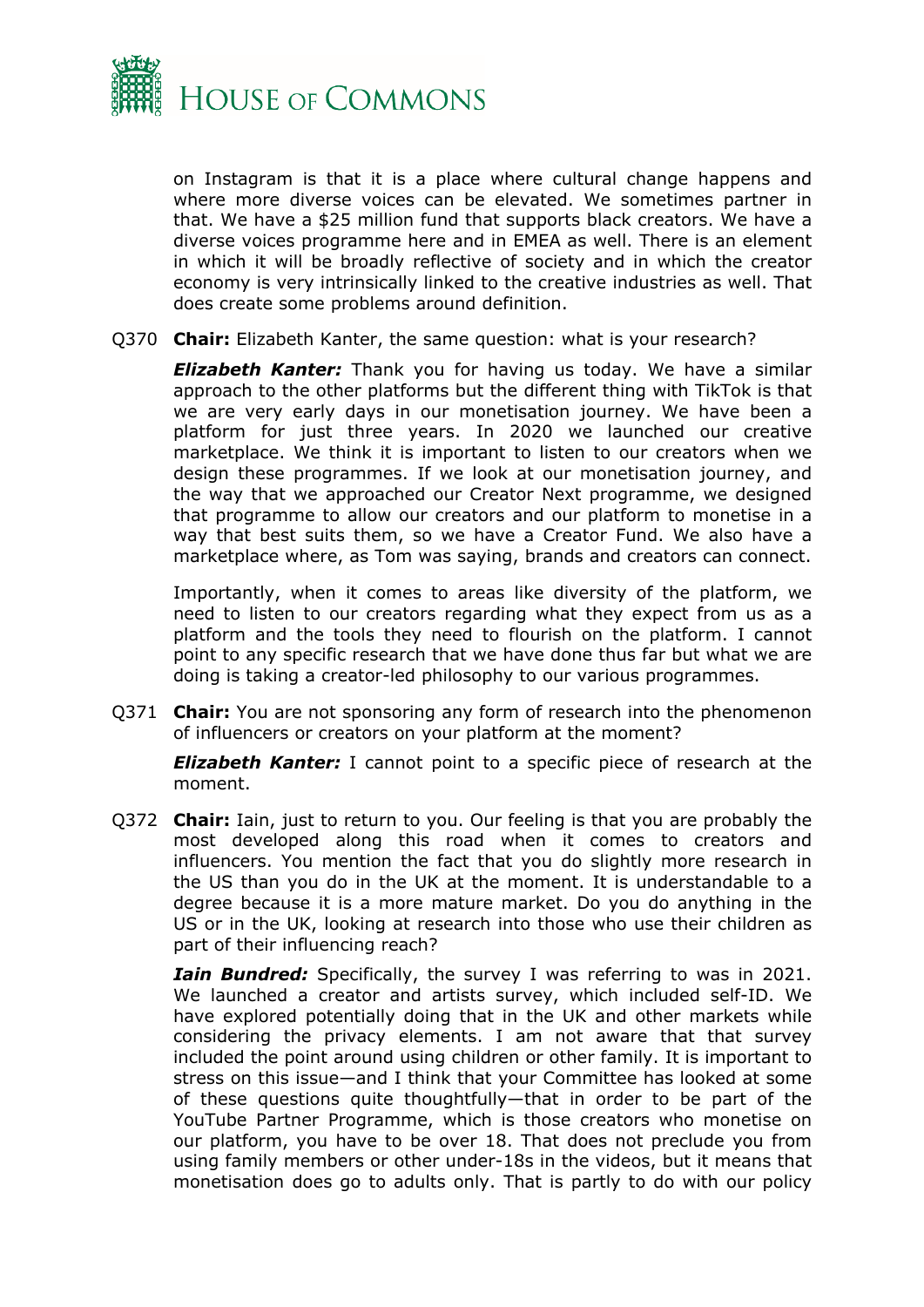

and processes around having a higher bar for what we do with monetisation. I do not have any specific data on that.

Q373 **Chair:** With respect, it sounds like you do absolutely next to nothing about it, because you talk about the age—I mean there are obviously loads of issues over age verification, age assurance and so on, but let's just park that for a moment. We are talking here—and you would have followed what we have been talking about in the Committee over several months, I am sure—about the way in which people effectively use their children as a means by which to influence and to gain financial reward. I am quite surprised that you, as such a huge institution, a massive company—one of the biggest in the world—are not effectively doing some substantial research in this area and finding out exactly where you could improve not just the offering, but the way in which you can protect children and their experience on your platform. What would you say to that?

*Iain Bundred:* I apologise if that is the impression I have given. That is certainly not the case. Our child safety policies do not allow content that endangers the emotional or physical wellbeing of children. There are very specific policies in this area. That is nothing to do with monetisation. That applies to any content that is uploaded on YouTube. Obviously all the bits you would expect around sexually explicit content featuring minors and content that sexually exploits minors, also harmful and dangerous acts, misleading family content, and cyber-bullying. There are a lot of work and policies we have in this place. In July to September 2021, we removed almost 2 million videos worldwide for child safety reasons, which is about 40% of the videos we took action on. We are doing a lot in this area.

Q374 **Chair:** We are not disputing that you have extensive policies in this area. It is whether or not you have the research and the academic grounding to refine those policies going forward. Is this not something that you think as a huge global player as part of your overarching group, with a turnover greater than the economy of the Netherlands—you should perhaps take a little bit more to heart and start sponsoring proper research into?

*Iain Bundred:* We are working with academic partners all the time to better understand how to give young users and young people a positive experience online. I am sure it is part of our work. The likes of the Technology Coalition, our work in the UK with the Samaritans and others—we are always looking at the issues that we can address in these areas. I am happy to take that point onwards and I will come back if there are any specifics on research into it.

What I want to underscore is the fact that, at the core of what we are trying to do in terms of child safety policies is to protect young people in their experience and exposure online. We have a lot of changes around creators themselves who are between 13 and 17, so they would not be able to monetise but can create videos. We have moved to making video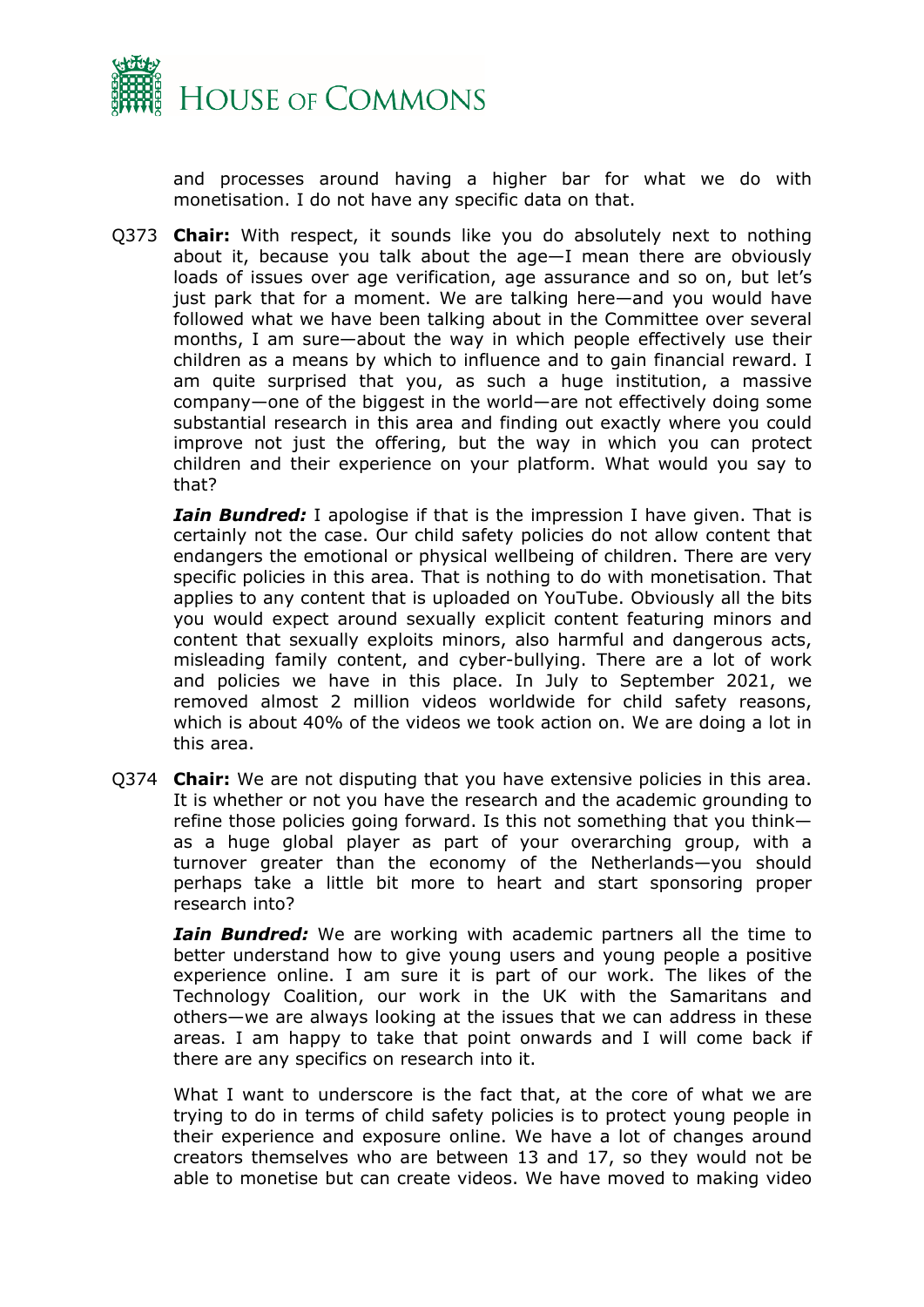

uploads private by default, recognising that users may choose to put videos up online but might rethink it later, so we are trying to encourage them to think before they share.

Q375 **Clive Efford:** I want to ask about the employment relationship between influencers and your platforms. Influencers are paid proportionately and according to the advertising revenue they attract for the platforms. Does this effectively make them employees? Iain.

*Iain Bundred:* That is not the case. We have an advertising revenue sharing model. What that means is that, once you reach the higher bar of being eligible for our YouTube Partner Programme, you will be able to have adverts up against your channel and benefit from the majority of that revenue share. The advertising is not a basic thing at that point but our creator studio, which I mentioned earlier, gives you all the information about where your advertising is coming from and where your audiences are so you can start to learn and improve on that.

Q376 **Clive Efford:** If they are being paid a revenue share on the basis of what they attract to the platform, what is your attitude towards them? Are you treating them as employees? For instance, would they get pay for maternity leave, sick pay or anything like that?

*Iain Bundred:* No, that is not the case. You have heard evidence about that point around the freelance model that a lot of creators work within. Of course the thing I would say is a large number of YouTube creators are small businesses. We have spoken to this Committee before about the Global Cycling Network, and they employ 240 people. How the people in their studio are remunerated is different. What we do is help fuel that model by sharing the majority of the advertising revenue with the creators.

Q377 **Clive Efford:** Is that not the same argument that Uber, Pimlico Plumbers and others deployed about their workers—that they were self-employed?

*Iain Bundred:* I think this is different. I don't know the details about those individual cases, if I am honest, but the point here is around creators having a voice on our platform and an ability to access the 2 billion-odd users worldwide to find their audiences. It is a very different model; they can upload and choose whether to monetise or not. We are giving them the powers and the tools to find those global audiences and connect them with advertisers. The core of our model is very much around connecting creators with users and advertisers.

**Clive Efford:** What about TikTok? What would you have to say about those issues?

*Elizabeth Kanter:* We have looked at this issue as we recognise there is quite a lot of tension around this area at the moment. We share the view that creators are not employees of TikTok. Our legal team has looked at the statutes around this and that is our conclusion: they are not employees.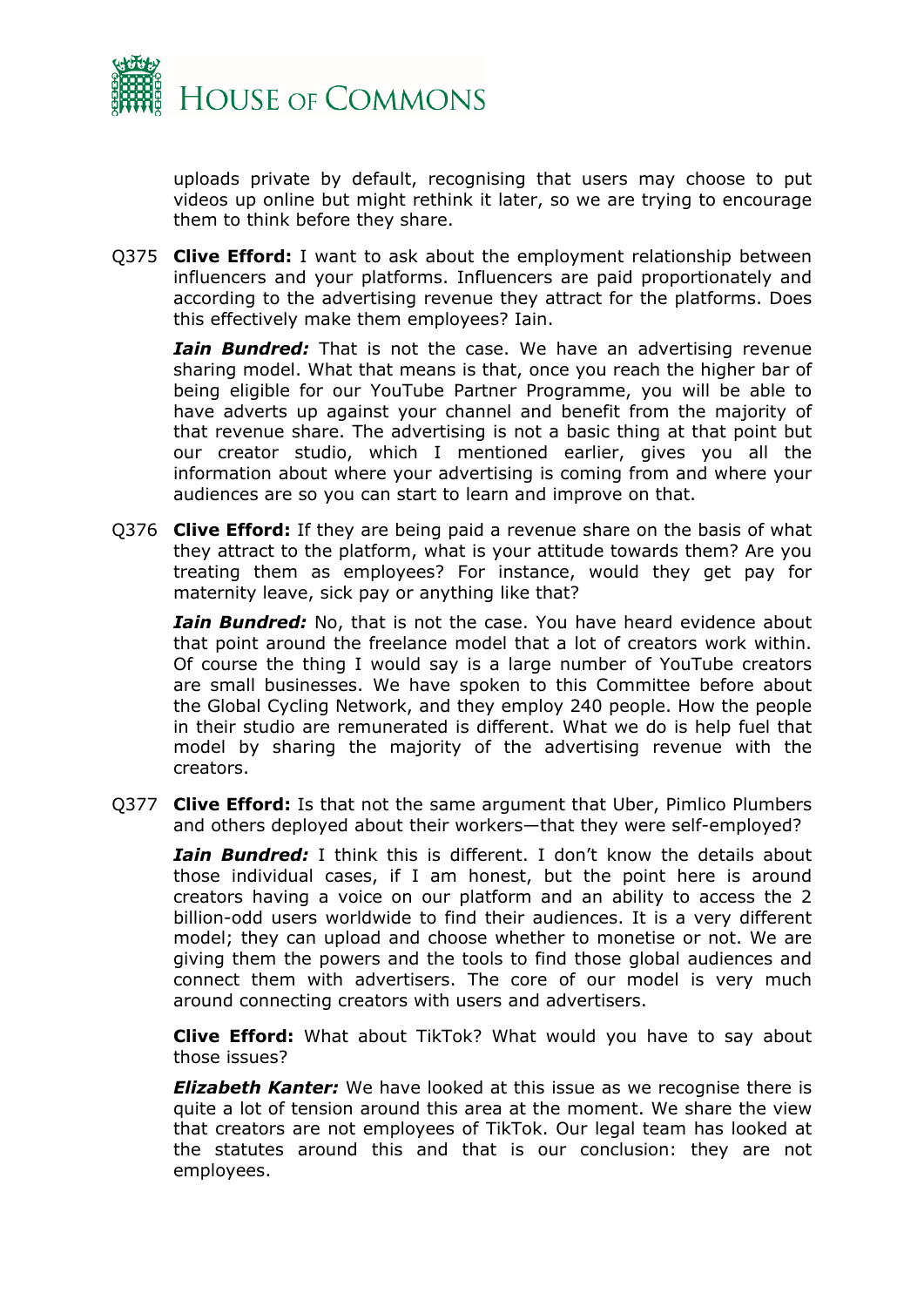

One of the things that is important for the creative community, and the reason why creators thrive, is the flexibility to take advantage of our creator marketplace, where they can connect with a brand or an advertiser and have a commercial arrangement to make money in that fashion.

We have also seen some of our creators be really innovative in the way they use their success on TikTok to have success elsewhere. For example, we have a creator that is called The Pool Guy. His content is just about creating pools, but he has a whole line of merchandise now that is completely separate to TikTok; he has created his own business on that back of his success from TikTok. In short, we do not believe they are employees but we are continually watching the space to make sure that we provide an environment where the creators can thrive and succeed on our platform.

**Clive Efford:** Tom, do you have anything to add?

*Tom Gault:* I would just say that at the heart of Instagram, it is free to use from the creators' perspective but also from the perspective of those who use the service. What was often dominant, and is still the case to an extent, is that our creators would make money through advertising and branded partnerships. What we have been thinking about is: are there additional ways that we can add revenue streams that they may be able to be in control of themselves? As well as things like advertising and branded content, there are things like badges, which are ways of getting direct payment, and affiliate as well—so commission for selling products too.

Throughout all of those, a lot of it is about the relationship between a creator and brand but also between the creator and the people that they are reaching themselves—the people who are on social media.

Q378 **Clive Efford:** Does a system like that encourage people to constantly try to maintain a profile? The pressure is on them to work perhaps excessively and they can seldom take time away for themselves because they constantly have to maintain their presence. Isn't that method of payment encouraging that?

**Tom Gault:** We do care deeply about the wellbeing of creators and their long-term experience. Ultimately, we want them to enjoy Instagram and to be in it for the long term. For those reasons, we do a lot of work around not just guides, but events. We have a partnerships team who give advice to creators and where they share peer-to-peer learning. We have an @Creators account, where a lot of that kind of content is shared. The reason for that, as you describe, is that people can feel pressured to maintain their audience. We do not want that to be the case. We want them to be in it for the long term and for them to monetise where they feel that is beneficial to them—where it may even create an entire business out of the work that they are doing. But if they feel that is not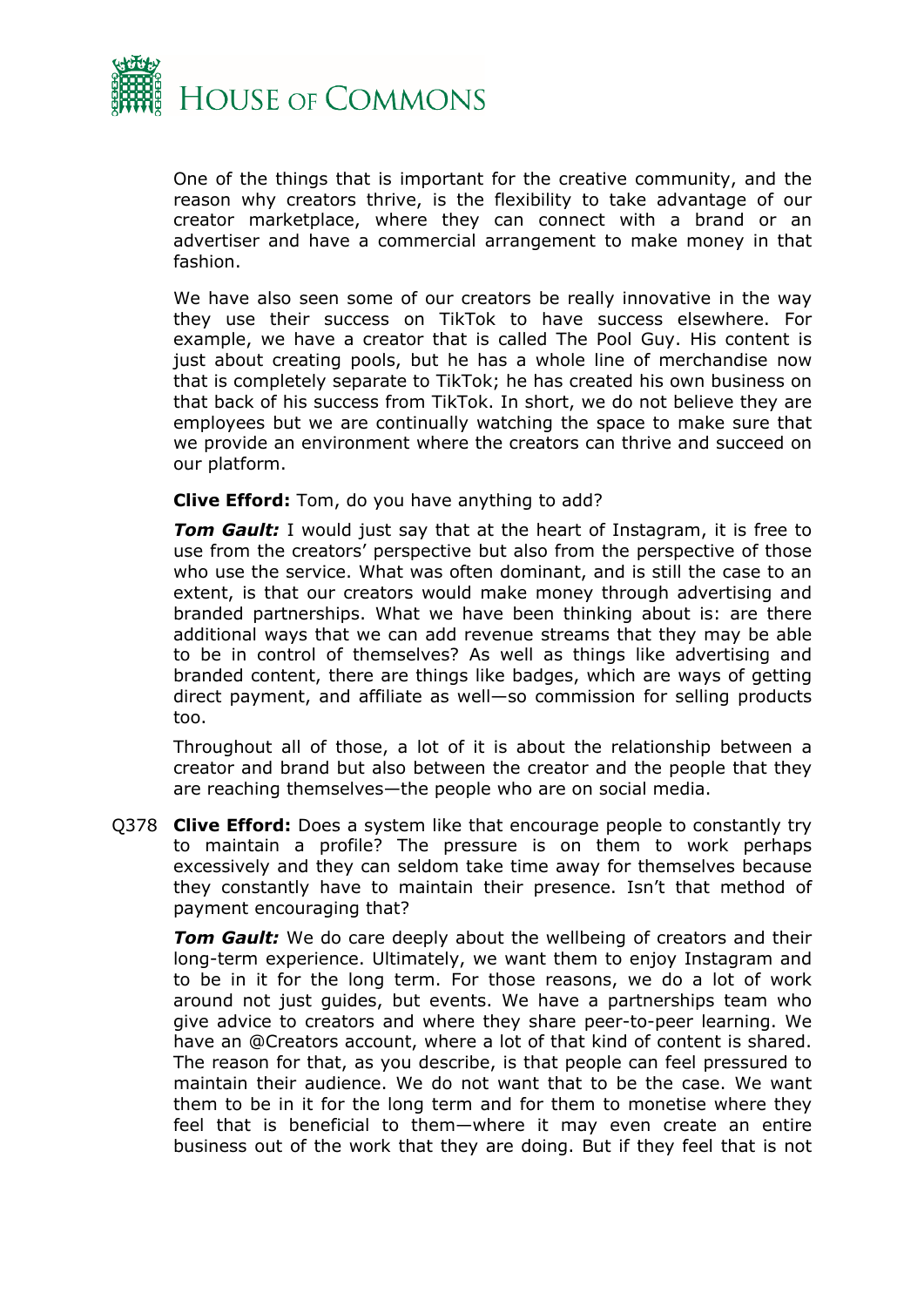

the right thing for them, we want them to find ways of reaching their audience in a way that does not add pressure to them.

Q379 **Clive Efford:** Ronan, anything to add?

*Ronan Costello:* I would echo much of what Tom said there. Similarly, we do have a partnerships team, who work directly with the creators on Twitter and share information and advice with them on welfare, safety, wellbeing, and how to escalate situations to us if they need review. Increasingly—and this is more anecdotal rather than anything else—I think there is a culture developing around all these platforms where influencers and creators feel that their communities are not so brittle anymore, and that they can take a break. You will often see people signing off for a weekend, a holiday or something like that, and saying, "I will be back with you, my followers, in several days or a couple of weeks' time". I think that culture has become more normalised now, such that creators do not feel the need to be curating their presence online 24/7.

Q380 **Clive Efford:** Do any of you work with influencer unions at all? Do you recognise them or work with them? I take it from the silence that the answer is no. Would you be open to working with them?

*Iain Bundred:* From my perspective, I was very interested in the Creator Union presentation that was done in one of the early hearings you had. I want to follow up with them because I think it is interesting to understand how they are supporting creators.

A point other platforms have made is that it is really important that we understand the pressures that creators face. We do a lot of work around some of the surveys I talked about earlier with the Chair, but the more we can do to understand the challenges and work with them collectively would be great.

*Tom Gault:* We talk to representatives of creators and creators themselves every single day, for similar reasons that Iain mentioned. One other thing that we have been thinking about is: what can we do in-app? We launched something towards the end of last year called Take a Break. That is something that you can set, which are prompts based on session to encourage creators to take a break.

We did that jointly with a number of creators in the US because they recognised themselves that that kind of prompt was effective for them. We found that, of those who turned this on, around 90% are keeping it on because it helps them take stock of what they are doing on social media—thinking about whether or not that is meaningful for them in the long term as well.

We do think things we do in-app are important, as well as guides, advice and working with creator representatives.

Q381 **Clive Efford:** We have seen evidence where activity on your platforms is the primary source of income for influencers but they are not being paid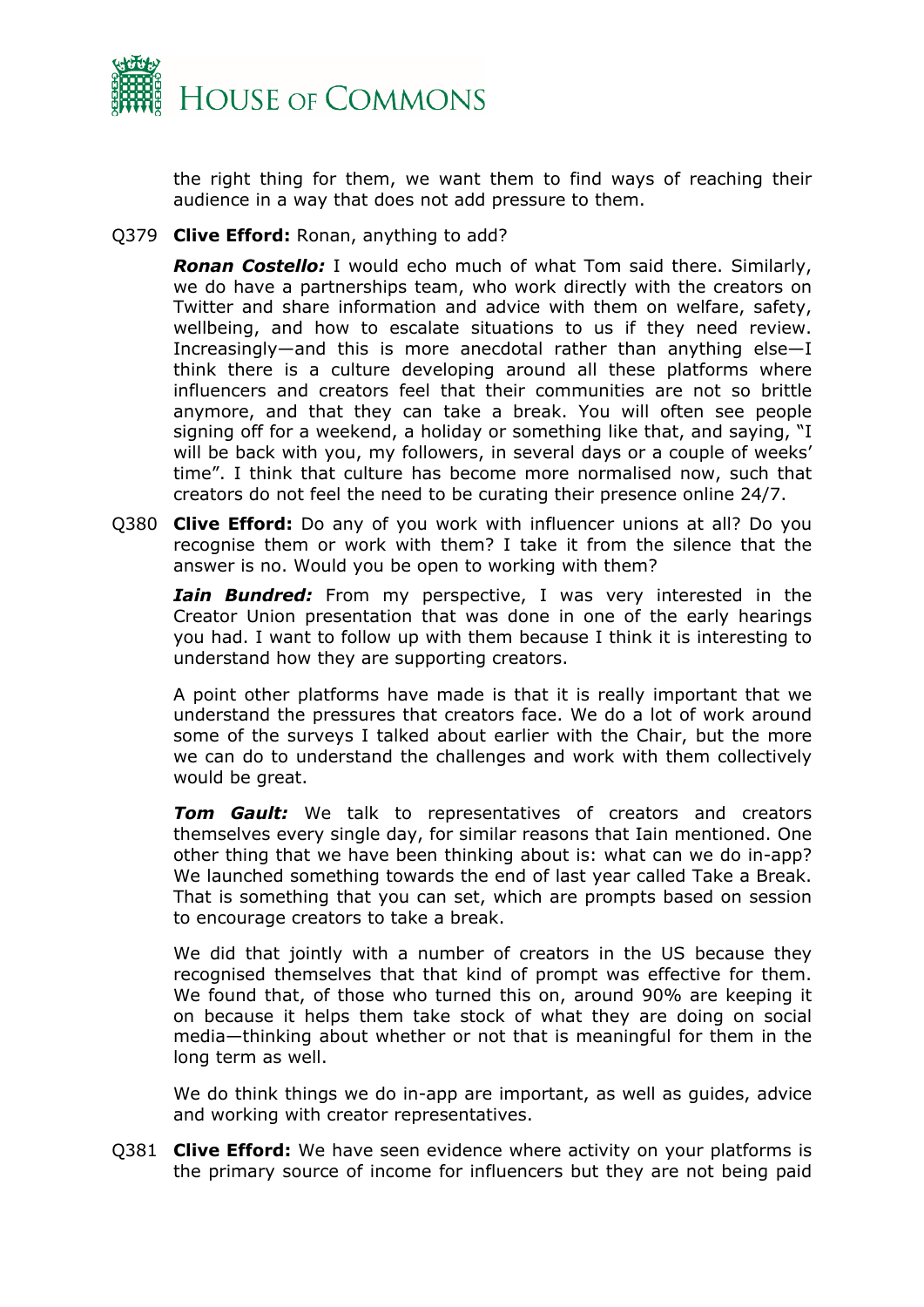

the living wage. Is there anything you have done to address that issue?

*Elizabeth Kanter:* I can comment on that. In terms of the evidence the Creator Union gave to the Committee, it did complimentarily cite our TikTok Creator Fund—as an innovative way for creators to make money through their content. That is something that we are trying to  $do$ supporting creators by offering them different revenue streams. I do not have evidence about primary sources of income but I want to note that we welcome the comments by the Creator Union that things like the Creator Fund are useful and helpful for creators.

Q382 **Clive Efford:** I am tempted to ask you if you can provide details of your revenue sharing models accompanying your performance metrics. Could you provide that to the Committee, because it will take some time to go through four sets of that information here? Is that yes that you can?

Just moving on. A recent report from a PR on the MSL found a racial pay gap for US influencers of 35%. Is that consistent with your understanding of the influencer marketplace, and, if so, what are you doing to address the issue?

*Tom Gault:* Thank you for raising this. It is an issue where lots of people are driving change on Instagram. You may have heard of the @influencerpaygap account, which was set up by creators to anonymously share conditions that they have agreed with brands off the platform, to try to ensure equality and learnings between different individuals around what kind of pay people may get in different circumstances.

This is a tricky one because it does involve relationships between brands and relationships between creators. As I said earlier, overall Instagram is a place where diverse voices are used in branding and as part of partnerships that have come before.

Look at people in the UK, like Charlie Craggs and her pay partnership with Pantene. That is an amazing example of a trans activist setting up on Instagram and on social media, and being able to monetise their work because of who they are and because they have been able to share their story. Those kinds of things are obviously very inspiring examples of what social media is very good for in comparison to perhaps traditional media.

Having said that, this is not an issue that is in any way solved. It is why we have a dedicated fund for black creators, which I mentioned earlier. It is an issue that we expect others to keep looking at and where I am sure the Government will have data around the creative economy more broadly, and how that plays out on social media.

Q383 **Clive Efford:** Iain, isn't this something that could just be resolved by having pay transparency so that we could see what people are being paid?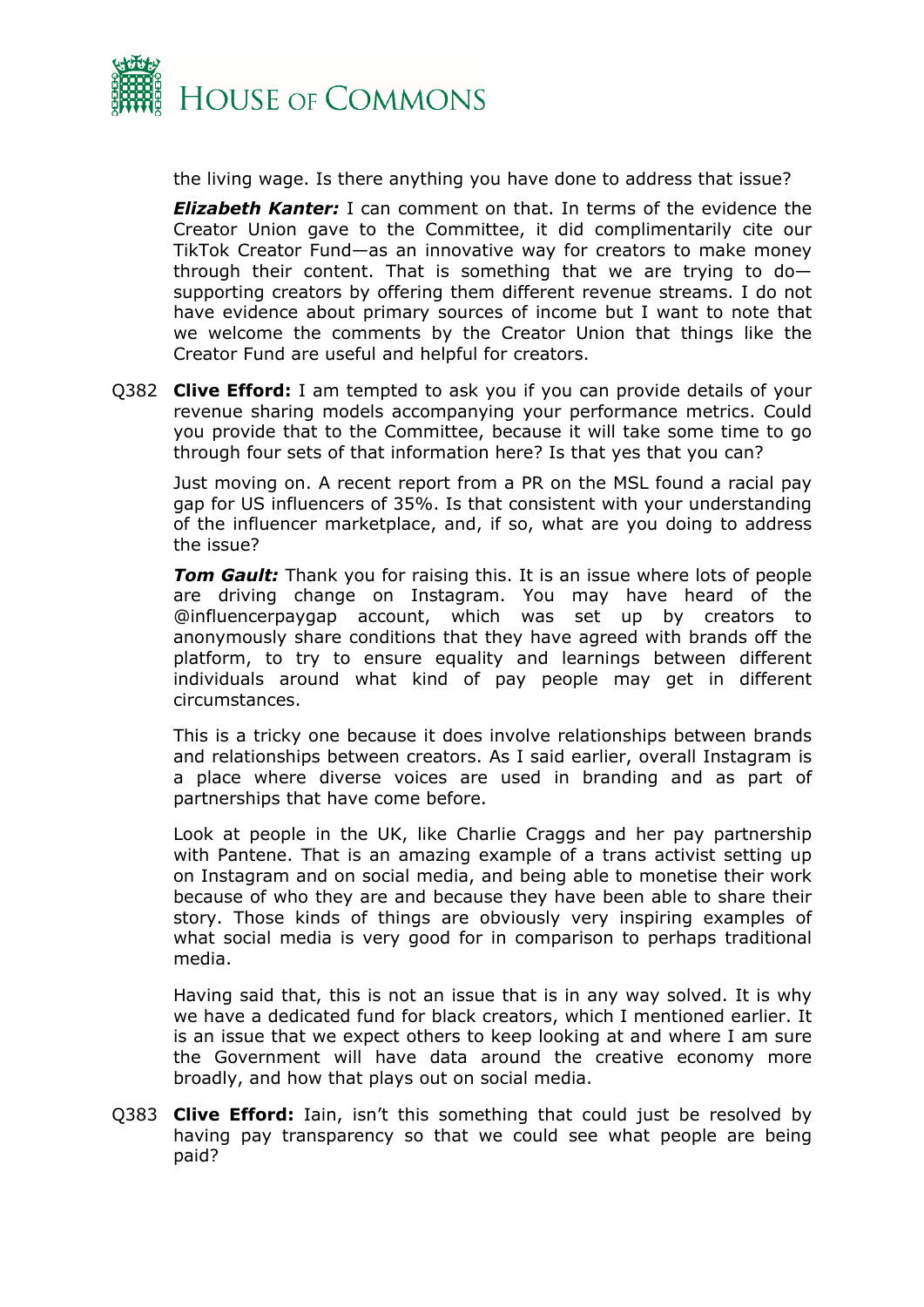

*Iain Bundred:* Every creator on YouTube has full transparency about their own pay. How they want to share it is a matter for them. As I mentioned to the Chair earlier, we do not currently have data about the individual creators' ethnicity or religion, for example, but there is absolutely nothing in our remuneration policies that factors in ethnicity or religion.

At the same time, I think we have all recognised, both locally and globally, the challenges that have been raised on this point and whether advertising revenues are paid fairly and equitably. That is why we launched our own Black Voices fund, which is trying to help black creators and musicians to have access to resources to thrive on the platform. It is also why we recognise that we should work to better understand it. That is why we launched that survey in the US and are exploring the ability to launch a survey with privacy concerns here in the UK.

**Clive Efford:** Elizabeth, do you have any comments on this issue?

**Elizabeth Kanter:** There is nothing in our community guidelines for moderation standards that would discriminate against any group. That is just a statement I want to make.

Similarly, we have a fund for black creators, we have a Black Trailblazers programme that allocated funding to identify 30 creators on the platform that we could showcase. It is something we did during Black History Month and it is something we do all throughout the year.

Importantly, we also have a black employees' employee group, who can help inform our approach to diversity on the platform. We not only have programmes to support black creators on the platform, but we also listen to the voices of our own employees. We engage with the black community on a regular basis to avoid this kind of imbalance in diversity.

For TikTok, diversity is at the core of what makes the platform a success. Programmes like our Black Trailblazers is absolutely critical to us and is something that, as I say, we have allocated funding to and will be committed to both during Black History Month and throughout the year.

*Ronan Costello:* I would echo much of what my colleagues have said. There is absolutely nothing in Twitter's community guidelines or in our advertising policies that would impact the remuneration of creators on the platform based on factors such as race, gender and so on. To the extent that influencers work with Twitter and that Twitter connects them with brands, those fees are calculated based on expected metrics that would come to mind, such as a person's follower account, the engagement rate that they typically get for their content, whether they have curated their content and managed their account in a safe manner and so on.

Much the same as what Liz mentioned there, we also have an employee resource group for black employees at Twitter and other ethnic minorities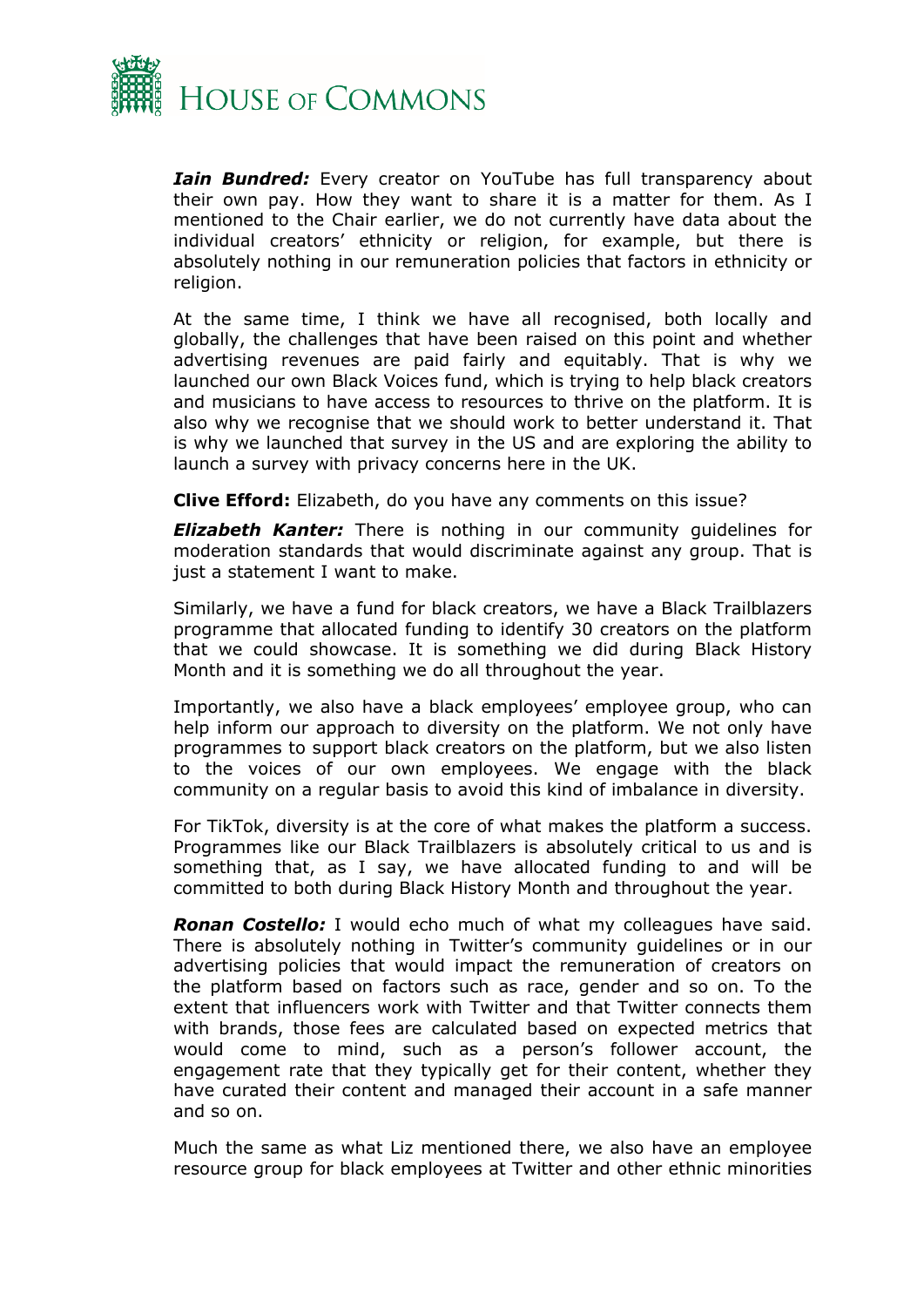

within Twitter. Twitter Blackbirds represents the view of that community to the company and advises the company on how it can better represent that community, both within the firm and also on the platform.

Q384 **Julie Elliott:** Hello, everyone. I would like you all to comment on this question, please, but I will come to Tom first. We have talked a lot here about black groups, but influencer talent agencies have said that they struggle to find talent from all underrepresented groups. They have said it is because they are not profiled enough by social media companies.

I am interested to know how platform recommendation algorithms affect diversity and representation in the influencer ecosystem? Also, what are you currently doing to address influencer concerns about racially and gender biased recommendation algorithms and content moderation?

**Tom Gault:** Thank you for that question. It is not only an incredibly important one when it comes to how we operate but, you are absolutely right, this can get raised by our community, and sometimes there are concerns about shadow banning and other things. It is very important that people know that we are not taking action against particular groups to reduce their reach. We have our set of community guidelines and, if people violate those policies, that content itself will be taken down and it may have an impact on their account as well.

In addition, some people are not aware that we have separate recommendation guidelines and those are even stricter. In those policies, we have lots of content around what we try not to recommend.

Directly on your point around transparency and how we build products that have a fair outcome, first, we built an account centre towards the end of last year. That gives you information of where you may have violated our policies and, therefore, where you may see your reach fall. We try to be clear with people about where that is the case, and that is something that we continue to work on.

Secondly, we are publishing more and more guides and blogs about how the algorithms work in different spaces within the app. We had a number out last year around explore and recommendations.

The final thing I would say is to your point around evaluating this and ensuring fair outcomes. We built something that we have talked about called the fairness flow, which has been led by our responsible AI team. It is a mechanism that our equity team and others use to try to ensure and evaluate whether there are equal outcomes from the things that we are building. Lots of people have talked before about the fact that the data that you put in is very important, but you need to evaluate the outcome of the things that you are doing. That is what that kind of work is focused on.

In addition, when we build products themselves, we have things like an inclusive product council, where people come together to give their views, including their own lived experience, when we are building products at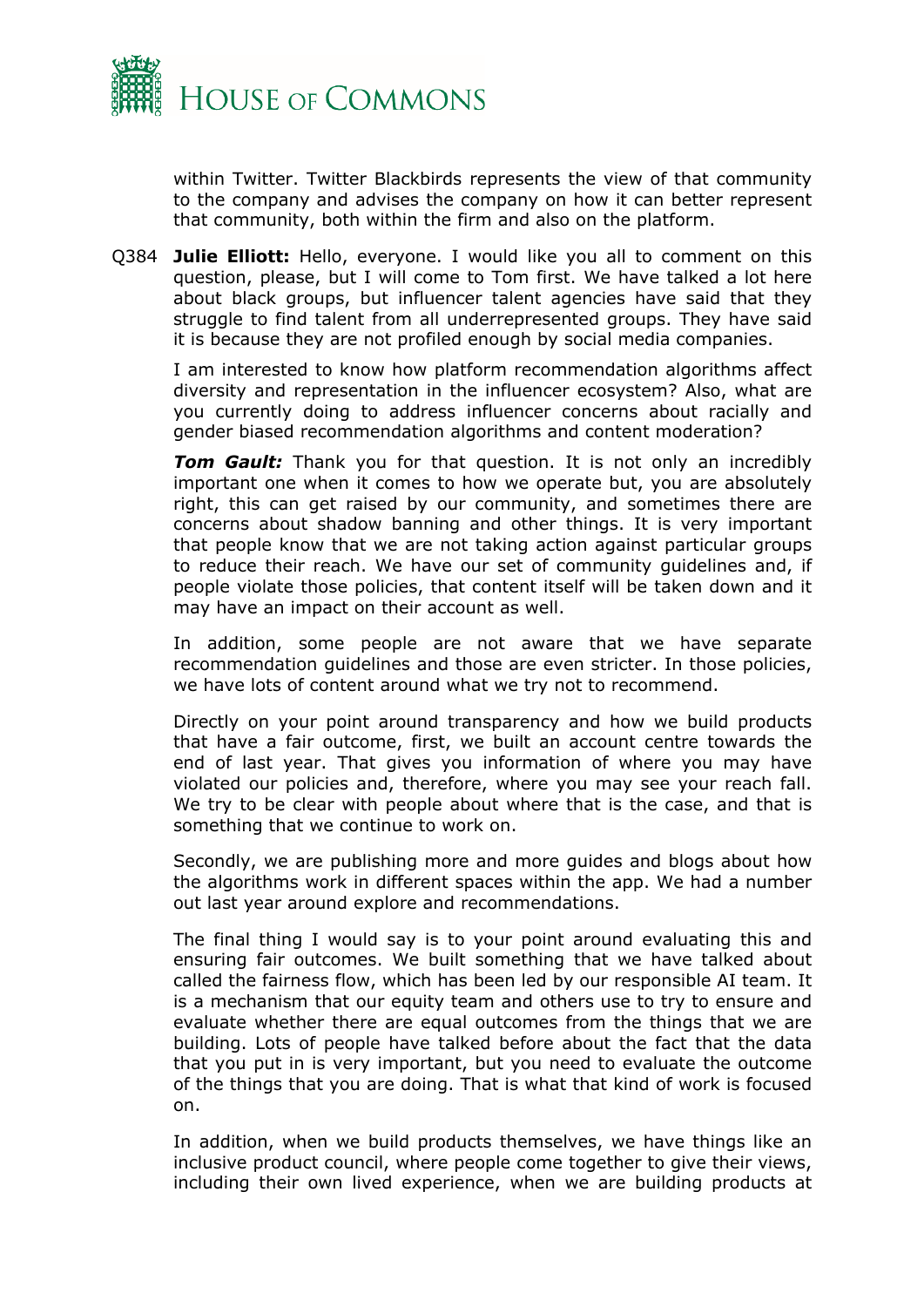

the front end. There are quite a few steps that we take around the overall rules and informing people, but also broader efforts around transparency and ensuring that the products themselves have fair outcomes.

Q385 **Julie Elliott:** Do you recognise there is still a problem in this area, Tom?

**Tom Gault:** I recognise absolutely that people have concerns in this area. I hear it directly from people sometimes as do our partnerships team. That is exactly why we worked on account status, why we have been publishing these blogs throughout last year and why there will be more to come. The algorithm and the app is extremely important to people, especially those who are campaigning on cultural change. I talked about trans rights earlier, there are people in the UK who have campaigned, throughout covid in particular, on issues that they feel affect them. They would want to know that their distribution is not being harmed for negative reasons. We want to be clear about how the systems work so that they can stay within the rules but that they can also continue to reach audiences.

*Iain Bundred:* I think the first thing is to directly address the question around the algorithms. We work very hard to make sure that our systems are not designed to be biased against content belonging to individuals or groups based on either their viewpoints or there diverse backgrounds. A more general point, however, is that we are working hard and are quite proud of how YouTube in the UK is a gateway for diverse voices, not just, as you say, from black communities and others, but also voices around the UK—regional voices.

We launched something called YouTube for Creators in November, which is all about trying to find people from different parts of the UK. We feel that we have great examples of people being able to find their voice outside of London, partly because our model is that we have removed that gatekeeper commissioner point that has gone through traditional TV companies. It is really important that we get this right. We have to work and continue to improve the experience of creators from those backgrounds, because they will not necessarily plough on in the way that more entitled groups might.

*Elizabeth Kanter:* I will first address the algorithm question. As Iain was saying, we are also looking at our algorithm. We try to be transparent about how our algorithm works. We published quite a few posts in our newsroom, most recently in December. One of the things we talked about in that newsroom post is exactly the issue you are talking about, which is: how can we look at our algorithm—and we have teams looking at this—to avoid repetitive patterns and conversely avoiding sending very limited type of content to our user community? That is something we are aware of as a risk in the algorithm.

As I have said before, the diversity of the content that our users receive is the livelihood of TikTok, so a diverse feed is critical to us and we are committed to looking at the algorithm and how we can avoid repetitive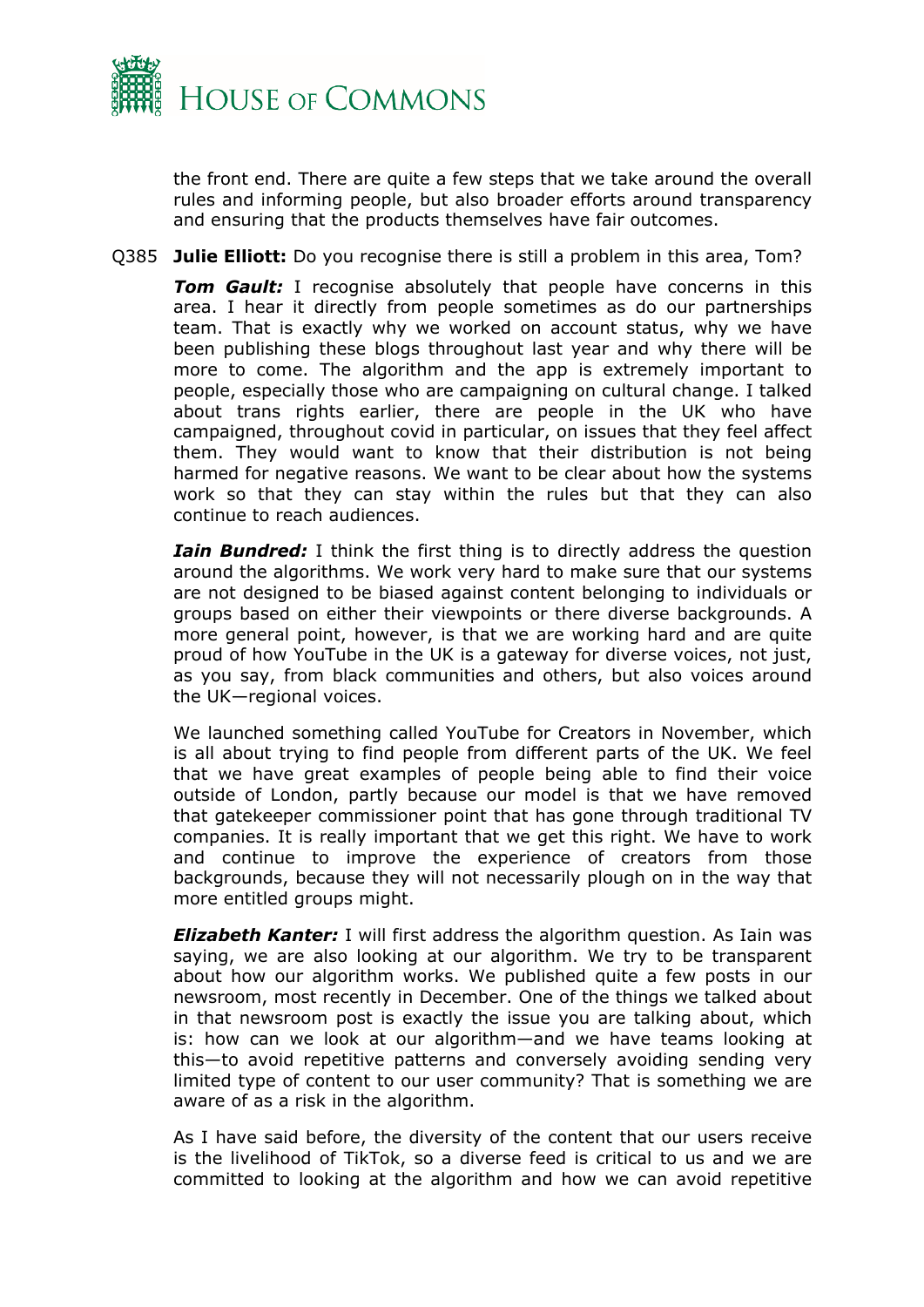

patterns and sending limited content to our users. This point is something that our creator teams will talk to agencies about in terms of identifying diverse communities of our creators. As I mentioned before, we have a Black Trailblazer programme. We also have a Pride Trailblazer programme.

However, like any of the other platforms, we understand that diversity of voices is important, and talking to agencies and showcasing diverse creators is critical. I think that is something that we are aware of, and we are always trying to lean into diversity and putting funding behind the particular programmes or showcasing particular groups. That is something we do all throughout the year.

As I mentioned just now, the Pride Trailblazers programme was really about giving our LGBTQ community an opportunity to express themselves, creating hashtags for their content. Their content does very well on our platform. People come to TikTok for this authentic expression and if we find a diverse voice, it will flourish on the platform, but we can always do more in the area. We would be very happy to continue the conversation on that subject.

*Ronan Costello:* I will address the question on algorithmic bias and how we address that. Last year Twitter established a specific team to look at this issue. It is called the machine learning ethics transparency and accountability team—the META team. This team is a cross-functional group of engineers, researchers and data scientists, and they collaborate across the company to assess future or current unintentional harms in the algorithms we use to serve content to users on the platform.

They have a couple of different goals. They try to assure transparency and accountability in the decision making, and they try to ensure that the algorithm functions are designed with the consumer choice in mind. When you are on the Twitter app right now you see what we call a sparkle button on the top right-hand corner. If you hit that, you have the instantaneous option to turn off the timeline algorithm and just see content in reverse chronological order without any input from us whatsoever. We want that option—that consumer choice—to be within the app, on the timeline and prominently placed at all times.

#### Q386 **Julie Elliott:** Do you think people know that they can do that?

*Ronan Costello:* The button is always there at the top of one's timeline in the app. As I say, you can turn that off when you wish. As you might anticipate, it is particularly useful, say, for example, during a breaking news event where you are not interested in seeing algorithmically surfaced content, and you just want to see the latest updates from the accounts that you follow.

Then that team also looks at equity and fairness of outcomes with respect to how our algorithms surface content to our users. They have been publishing blogs on this. They have been highlighting shortcomings and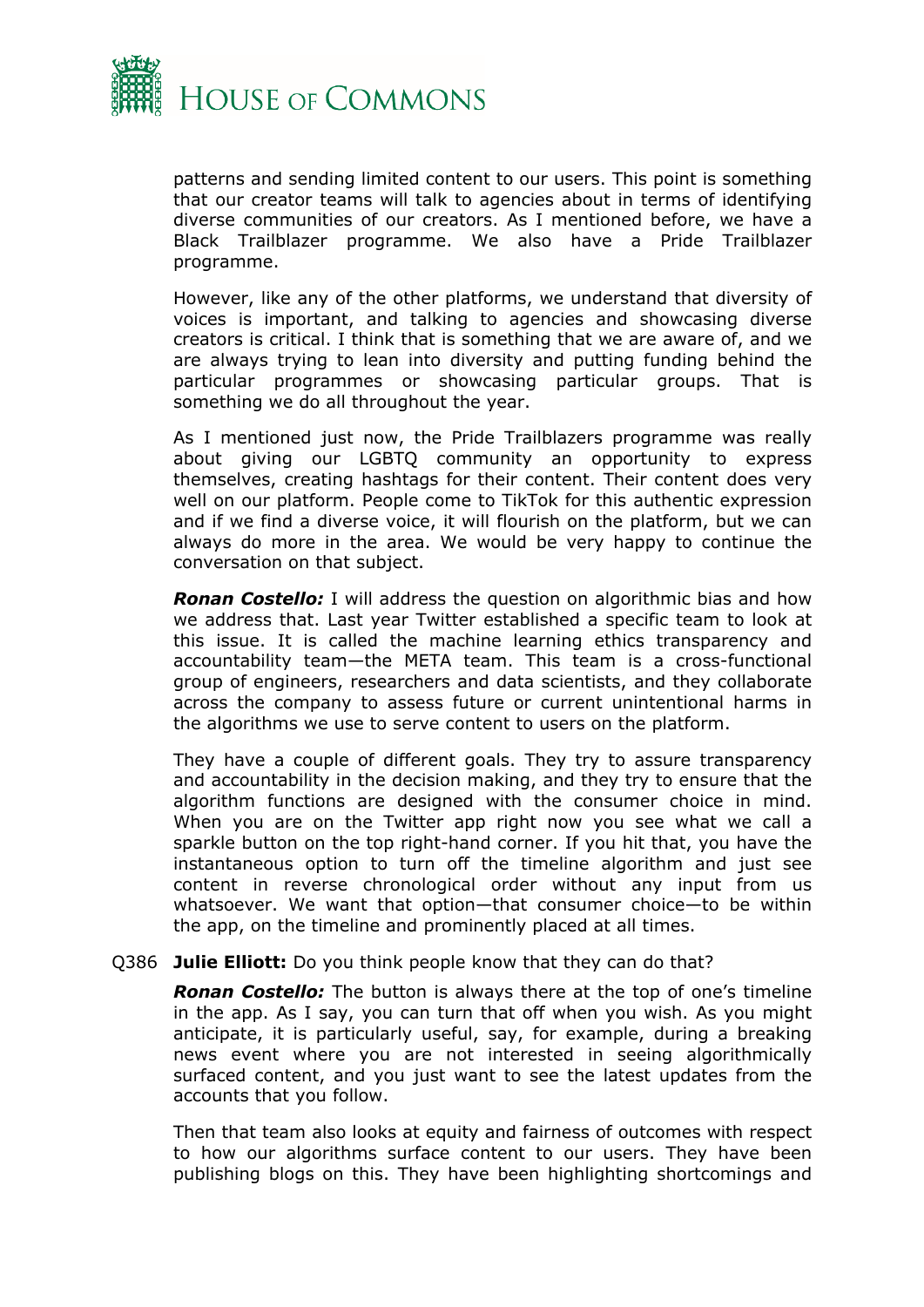

so on, and addressing those, and they will continue to do that. There is a dedicated team looking at this issue on Twitter.

Q387 **John Nicolson:** Good morning, everybody. There is a huge gulf between what the social media companies say is users' experience and what users think is their experience—in particular, on the question of abuse. We hear it time and time and time again. We have heard numerous representatives of social media companies trying to assure us that they have strict measures in place. Let's just give one particular example, if we can.

I am going to quote something here and I am going to direct it at Mr Gault. "Get her peroxide fake veneers gone. She's a fake 'beep' and she needs to get gone. Dirty 'beep' 'beep' herself off, get some respect, you dirty 'beep'. Look at the state of you. Absolutely waste of organs, stopping plugging you silly, fake 'beep'. You look plastic, fake as 'beep', doll-like and plastic."

Note this was not one of the Secretary of State's tweets. This is what Amy Hart said to us when she appeared before the Committee. She is a well-known social media influencer. She said there is just no point in reporting abuse. This was abuse directed at Ms Hart, and she read it out at this Committee. Mr Gault, your company, Instagram, said that what I have read out did not breach your community guidelines. Can you explain to us why it did not?

**Tom Gault:** Thank you for raising this. The content that you have just described sounds harrowing. I would need to see it in detail and see what happened in terms of what we sent back.

Q388 **John Nicolson:** I have read it out word for word. I have no reason to disbelieve our witness. She read this out to us at Committee, so it is on the record, and she said she reported this and was told that it did not breach your community guidelines.

I could have presented tweets and posts to all of you because this is the experience people have. You say you have tough guidelines, community guidelines, people's experiences when they report things—and I can attest to this because I have reported countless tweets in particular, with the most grotesque content, and I keep hearing back from Twitter saying, "This does not breach our community guidelines". I will then send to Twitter their community guidelines. I will copy and paste it. I will say, "This is clearly homophobic content. This breaches your community guidelines" and they will write back robotically saying, "This does not breach our community guidelines". This happens all the time on Twitter.

The reason I am talking to you, Mr Gault, however, is because I raised this so many times with Twitter and I think it is pretty much pointless now. This is the experience of a witness as relayed to this Committee. Once again, why did that very cruel, abusive—some of the words I cannot even read out—comment not breach your guidelines?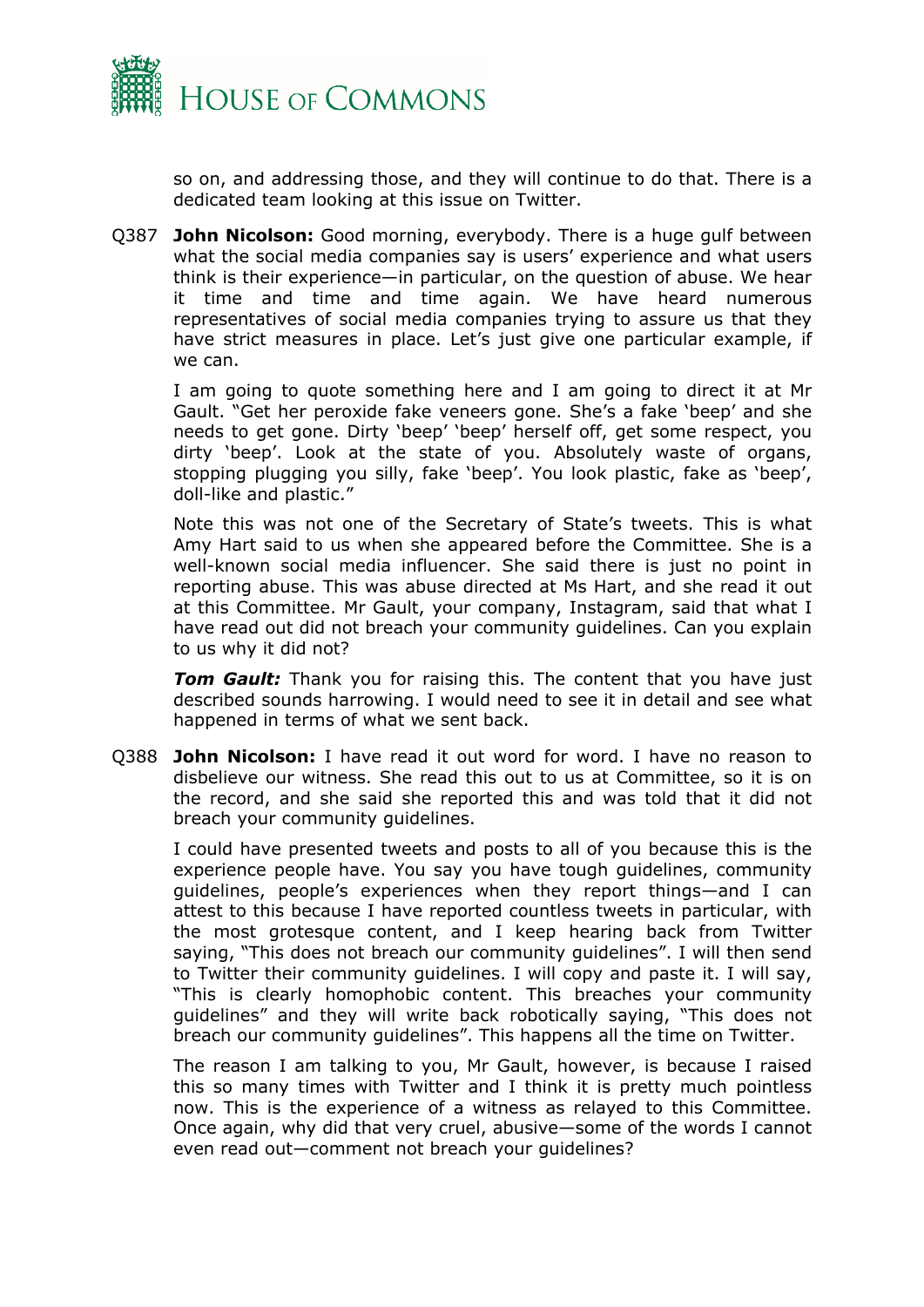

*Tom Gault:* I think there are two things that are very important here. First, we listen to our community and the feedback that they give us. When we hear examples like that and we hear that we may have said it is not violating when that may be the case, we do look at these things in detail. For example, last year we tightened our policies around preventing more kinds of attacks against public figures. In particular, that was focused on degrading sexualised commentary—things that can affect female public figures. That was in part due to the feedback that we received.

In addition to that, though, we need to think about how to stop this happening in the first place. Part of that is around tools. I know the Committee heard from a number of witnesses, some of whom said that the tools we released towards the end of last year are very effective. The reason that people like them is because they stop this thing happening in the first place, even though there may sadly be people in society who want to send horrendous content.

This includes things like the ability to filter things out of direct messaging and comments, and the ability to limit the kind of people who can contact you. That was built very specifically with public figure feedback in mind because sometimes the abuse that people get is from accounts that do not follow them or only recently followed them. People said they did not want to hear from those accounts at certain times.

Overall, as I say, that is all done based on feedback from the community. I am very happy to look at the example that you raised but we use this information to try to see if our policies are working, see if the enforcement of those policies are working but then also think of how we can stop this happening in the first place, including direct conversations and support for the "Love Island" team.

Q389 **John Nicolson:** When you heard Amy Hart read this stuff out, nobody from your team—as far as I know—contacted her. I thought she was a very impressive witness because she just detailed her journey. It is probably not the worst abuse that anybody ever gets on social media, but she certainly found it distressing. Some of the things that were said to her were distressing. Did anybody contact her to pick up on her witness statement?

*Tom Gault:* I understand that with the "Love Island" team, we have weekly meetings as well as one-to-one sessions with participants in "Love Island". In part that is to ensure that they not only know how to report things but can use the tools that may be in place. We do have a dedicated partnership team who work with some individuals.

The other thing is that we are testing ways of scaling this. In the US, we have tested live chat on the Facebook side to try to understand how we can deal with specific cases, as well as instances where people can appeal things in the app where they feel we have made the wrong decision.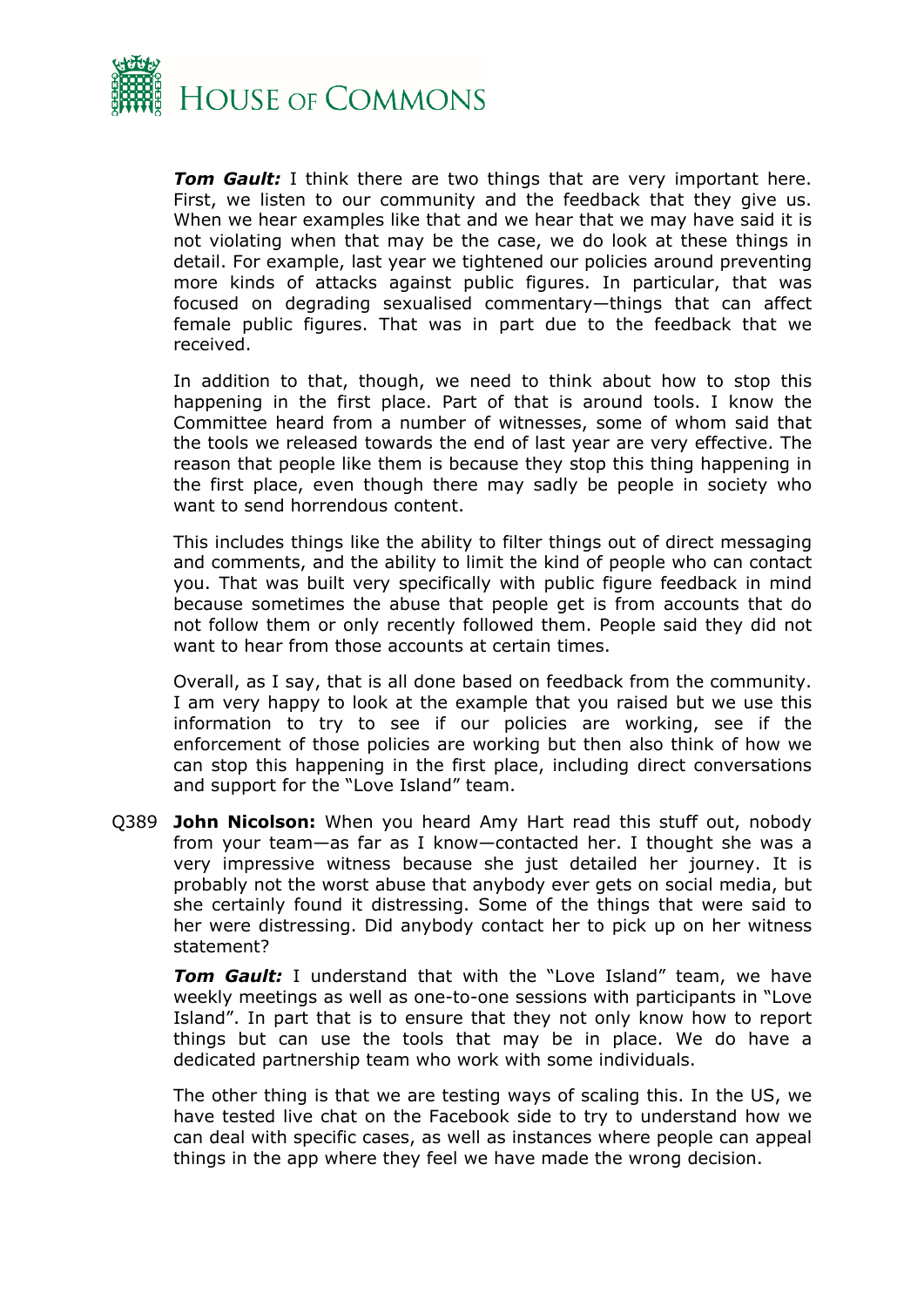

Q390 **John Nicolson:** We hear repeatedly from witnesses on this. Helen Wills told the Committee that she and other influencers had repeatedly failed to get sites they call "porn for eight-year-olds" taken down. They are told that they do not violate community guidelines.

Professor Sonia Livingston mentioned reporting mechanisms and said that they were a particular problem for children. She said, "It is not effective. I report it and nothing happens". It is a recurring theme that you guys do not respond. Of course, that is why legislation is now going to have to constrain and restrict you; your ability to look after users or the community, as you call them—I think slightly cynically—no longer works. That is why this is likely to get all-party support, I suspect. That is all for the moment. Thank you, Chair.

Q391 **Damian Green:** Good morning, all. I will move on to a slightly softer area of support that seems to be lacking, which is the general need for background support—not financially and not even in terms of a complaint, but just help and advice. We have heard a lot of the creators say that they do not have access to support from the platform. Some of them have said that they do not know anyone on the platform now. They are making money out of you, and you are making money out of them, so there is clearly an economic relationship, but nothing beyond that. What do you do to help your creatives? Elizabeth.

*Elizabeth Kanter:* We have a creative solutions team that was set up for this exact purpose—to look at creators on our platform. We have a lot of creators who are emerging artists or emerging musicians, whatever it may be, and those type of people who have never experienced the notoriety or virality need support from our team in terms of how to monetise and how they engage with advertisers on that journey.

We have a specific team. We have quite a large cross-functional team of colleagues working to support creators who are creating content for the first time via a platform. We take this very seriously. As a second generation platform that is just beginning the monetisation journey and just beginning to understand how creators can use our platform, it is essential that we do that so that the creators can explore and flourish on the platform in a way that best suits each individual creator.

Q392 **Damian Green:** Does each individual creator have a relationship manager or have access to that?

*Elizabeth Kanter:* There will be a tier. We have a group of managed creators that have a certain level of followers. For example, to participate in our creative marketplace, a creator would need to have 100,000 followers and be 18 years old. That particular group of creators would have colleagues affiliated with our creative marketplace, which is the branded content aspect of the company. It is a tiered system where, as creators get more and more followers, they will have a particular account manager within the company.

**Damian Green:** Thank you. Tom, what is Instagram's version of that, or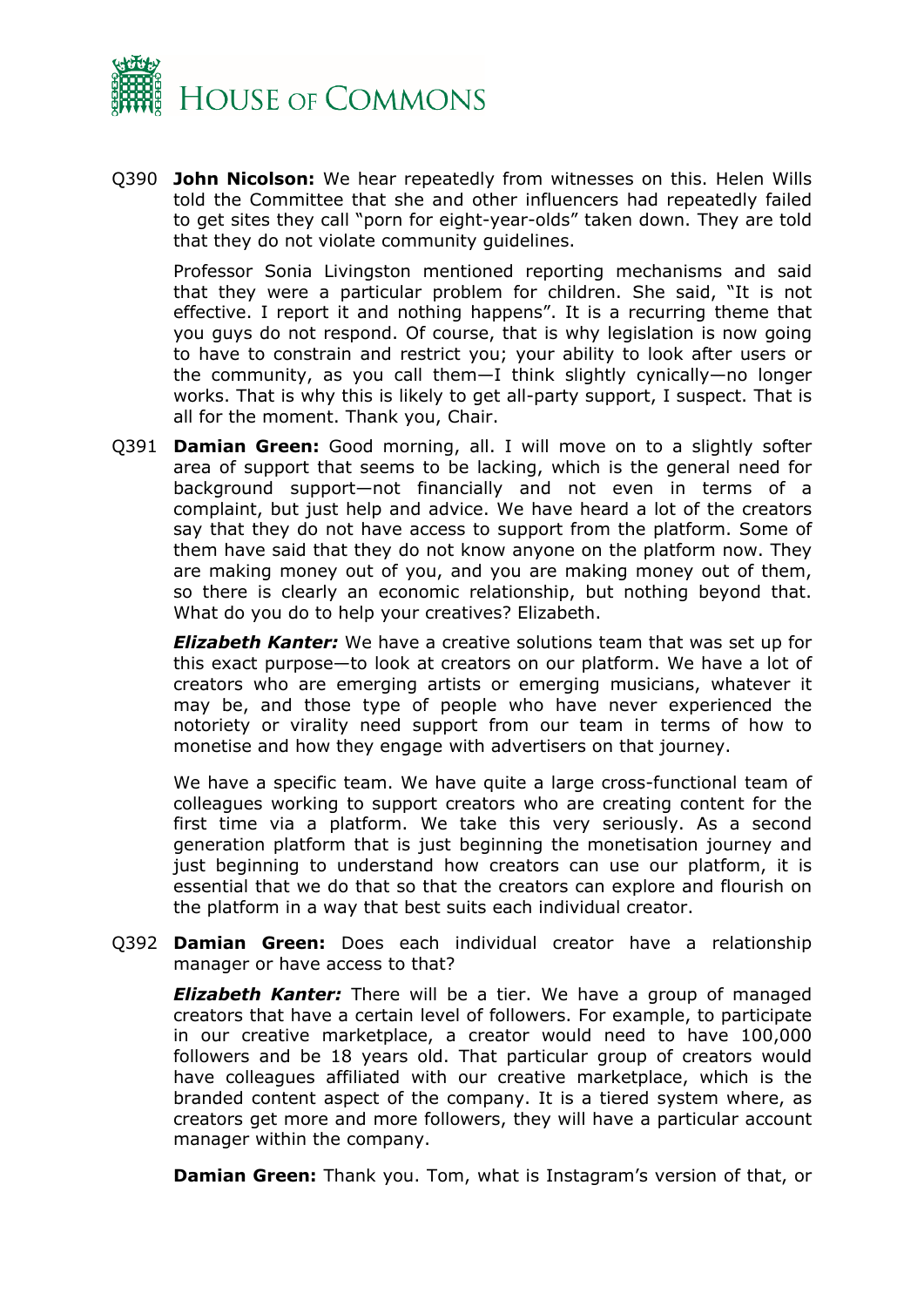

does it have one?

**Tom Gault:** Yes. We do have a partnership team who work directly with creators. How we build scale with a lot of this advice and work is a challenge. Some of that is through guides that we promote and send out to people. We had one that I think was called "You have gone viral, now what?". I think that is some of the softer advice, as well as things around community guidelines—"How do you manage your time?", "How do things work?" and other elements of day-to-day advice, not just around more severe issues although that is in there too.

We are thinking about ways of doing this at scale. We are testing a live chat function on the Facebook side in the US and we are always thinking about what we can do in the app too. It is very important that a lot of these tools and features are self-serve. That is why SMEs have come to rely on social media, especially when they are new to tech. They need to be easy to use. You need to be able to get on there quickly. That is true for creators as well. For those reasons, we try to focus on that at the front end, but where things do go wrong, we are adding more and more abilities to give advice from our side and to get support when you need it.

*Iain Bundred:* Obviously, we have a slightly different business model where it is all around sharing that revenue and working closely with those creators who are growing on the platform. At the core of it, it is important that we do give creators full information and updates through that dashboard I referenced earlier—the creative studio. The scale thing is approached that way, but we do a lot more. We have a creator academy, which is all about giving advice and setting out online digital tools through our "How YouTube works" website.

We have tiered partner managers. We call them SPMs—strategic partner managers—who are there to give support to those creators who are growing fast or have very large audiences and therefore will face a higher level of issues.

Other bits we do, we have some peer-to-peer support services and we try to encourage creators to learn from what works. We do work hard to do that because, ultimately, creators are our lifeblood and it is important that they have a positive experience. Think of us as being the stage managers and trying to help them to have a positive play on that global stage.

*Ronan Costello:* We have a similar content partnership scheme, but one thing I would add that perhaps is distinct or specific to Twitter is we do have the one-stop shop website for people seeking to improve the content they create for the platform. It is called media.twitter.com. At the start of that website, we basically ask you, "What is your field? Are you with entertainments, sports, news, or are you a creator in the photographer, blogger, lifestyle space?" Based on that, you can click into one of those categories and the website is laid out in such a way that you read articles as if you are taking short form courses. Those articles can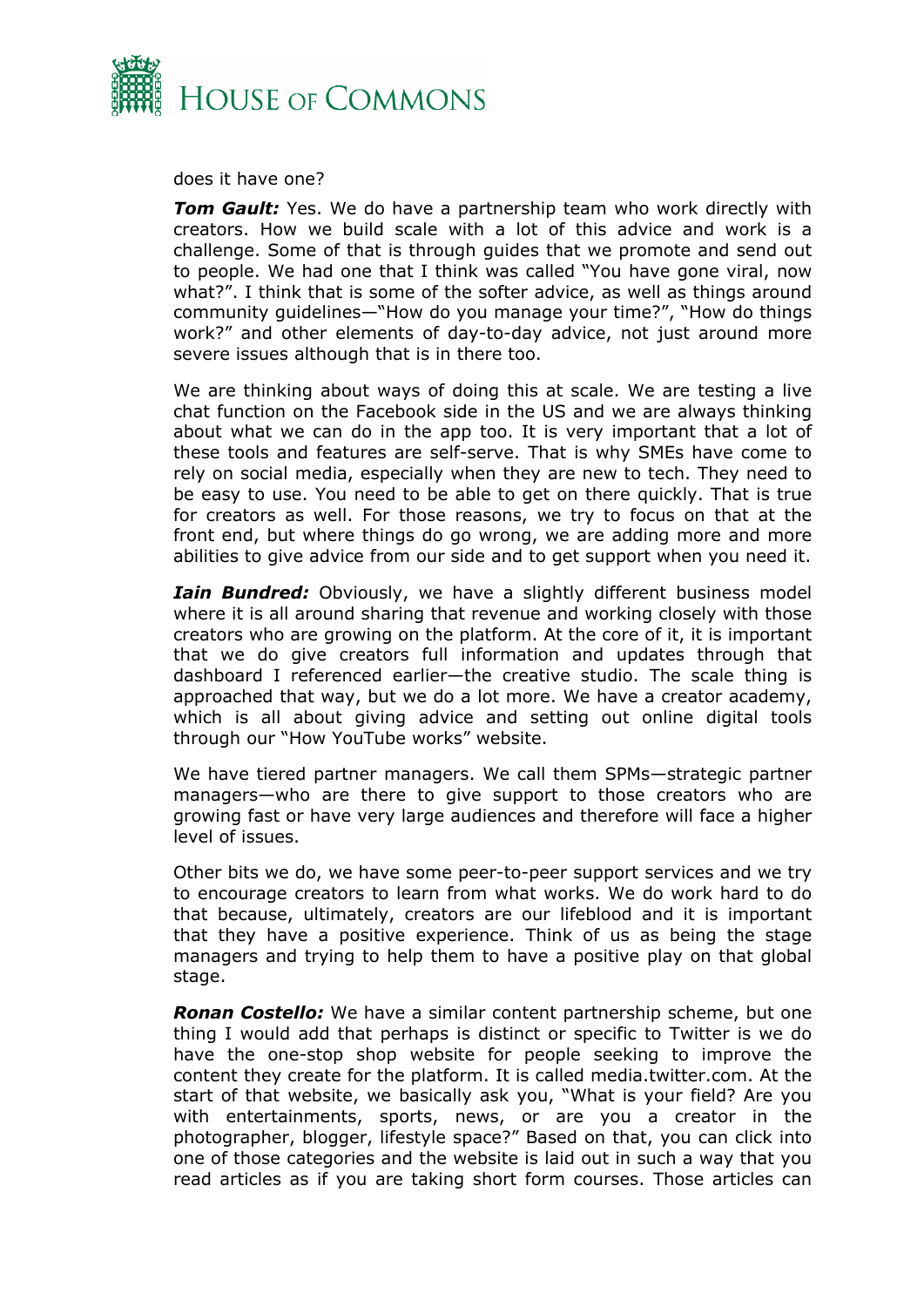

be on best practice, how to stay safe of Twitter, how to report and escalate things to us and so on. Media.twitter.com is our hub for a lot of this information.

Q393 **Jane Stevenson:** Thank you to all our panellists. I would like to move on to advertising, disclosure and transparency of advertising. In 2020, the Advertising Standards Authority did a three-week disclosure monitoring exercise. They looked at 24,000 Instagram stories. One in four of those stories was marketing, but only just over a third of them—35%—were labelled as being ads. Could I ask what advertisement disclosure tools you have on your platform and how are you ensuring that your users are making full use of them? Tom, you had your hand up.

**Tom Gault:** Yes. I thought I should go first given the reference you made. Overall, when it comes to branded content—where there has been an exchange of value between a brand and an individual, and they are promoting something in some capacity—we do require people to use our paid partnership tool. There are a number of challenges in that area.

First, the actual commercial relationship exists between the creator and the brand. We do not have any part in that. We are not taking any money from it, so we cannot always know what has happened. An added complexity to that, for example, is that lots of creators do post about brands in a way that can look like they have been paid but they may not have been. They are trying to get the attention of the brand. That can add an element of complexity to it.

We address this in several different ways. First, when you create content and it looks like it might be a paid partnership, we will give you a pop-up, and you have to dismiss it and say it is not a paid partnership before you post. That was rolled out last year and is beginning to have an effect on disclosure.

The second thing I would mention is around our work with the ASA. It is on our consumer policy channel, which is a mechanism by which it can report directly to us where it has concerns about individual pieces of content. They can then report it to us and we can take action on it.

What then happens, which is the final piece, it can raise awareness of the fact that that individual has not been disclosing things. It has a nameand-shame list. That can have a real impact on the brand and the reputation of that individual—

**Chair:** He has frozen.

*Tom Gault:* —adverts on to Instagram to make people aware of what has happened.

**Jane Stevenson:** Thank you. Sorry, you cut out very briefly towards the end of the answer but I think we still understood. Does anyone else want to come in on that? Elizabeth.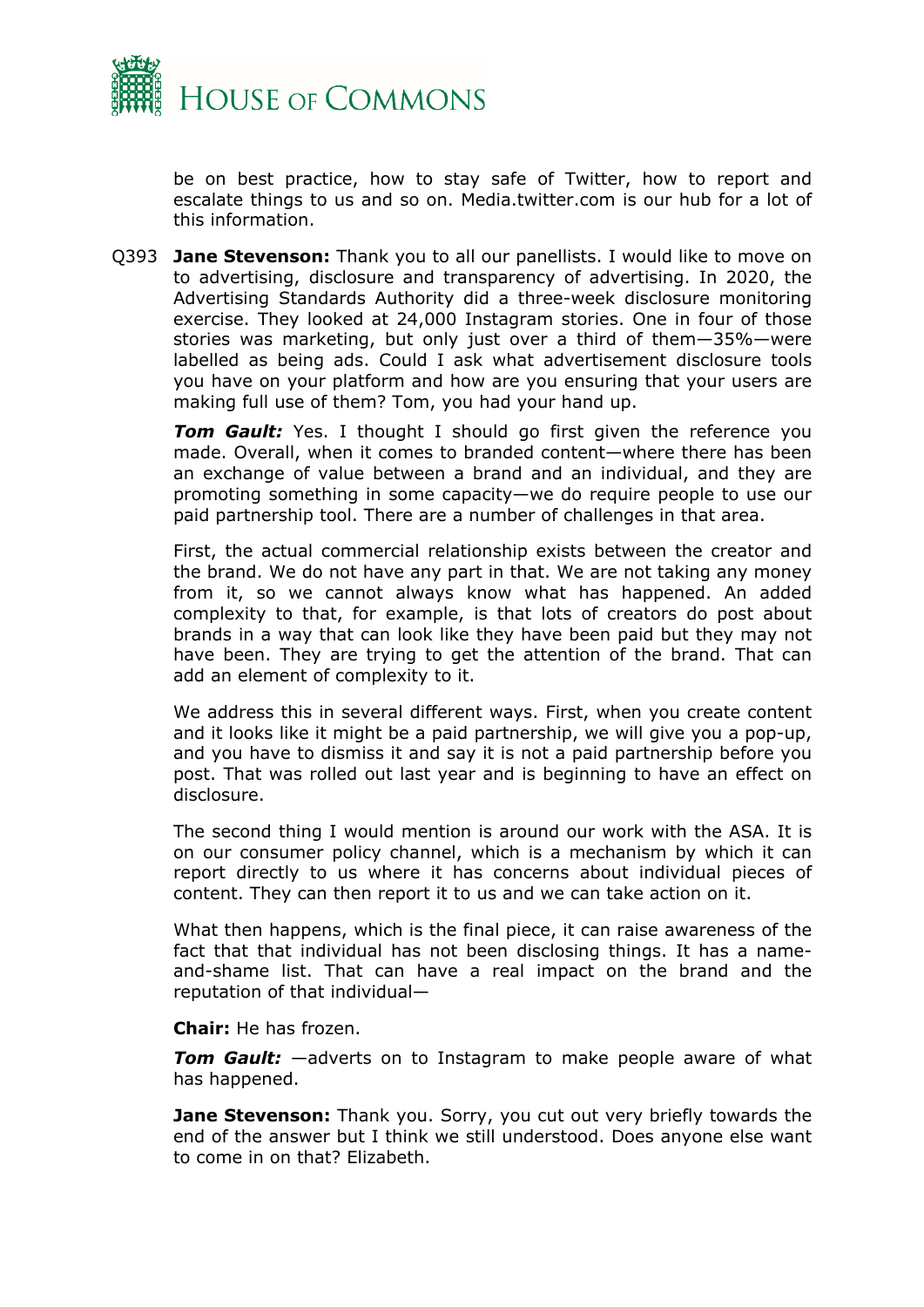

*Elizabeth Kanter:* I would be very happy to address the question. We have a branded content policy as well, as Tom mentioned for Instagram. What we do is when a creator makes an ad on behalf of a brand, we have a branded content toggle. This automatically populates the particular video with #ad, so that the ad is disclosed—that it is indeed an exchange of value between the advertiser and the brand.

One of the things I thought was interesting was Em Sheldon's evidence to the Committee about her approach to advertising in terms of undisclosed ads. Her observation was that creators are becoming more and more attached to brands when they have an authentic connection; they feel proud to work with that brand. In her view, it seems that most of the creators that she is aware of in her approach tend to want to disclose their advertising. We hope that that is something that creators will do going forward.

One of the things we do as well is that we partner with the ASA, but in a different way. We partner with them from an educational perspective. Last year the ASA worked with eight or nine of our creators. They created really clever TikTok videos to inform people about the CAP code and how they can comply with this requirement to disclose advertising.

We have also worked with Media Smart to go into schools so that teenagers can recognise advertising on platforms. In addition to our own tools to label videos with ads, we also do that educational element to make creators aware of how they can comply with the CAP code.

*Iain Bundred:* I want to reiterate the point that of course with YouTube's advertising revenue sharing model, it means there is not the same sense necessary to need brand partnerships and so on.

One thing that perhaps has not been mentioned so far is to reiterate that this is a mandatory compliance regime. Advertisers are legally required to declare this, as well as to make sure their adverts have been declared. Platforms are putting in place tools and processes. We absolutely do all the pieces to support compliance, but it is on creators and advertisers to declare. It is important that we give them all the support to do it but we should not have this case that people are secretly hiding it. It is just wrong and it is against all policies.

*Ronan Costello:* I would just add—and Liz touched on this—that it is in the interests of the creators to follow the national laws around this and the platform policies, because if they want to develop these long-term relationships with the brands through which they can make a living, they need to demonstrate this transparency. Otherwise, for reasons of brand safety, a company will not want to work with them.

From that point of view, the influencers and creators know the guidelines in this area and want to follow it to be able to maintain their livelihoods.

Q394 **Jane Stevenson:** Are the brands taking enough responsibility when they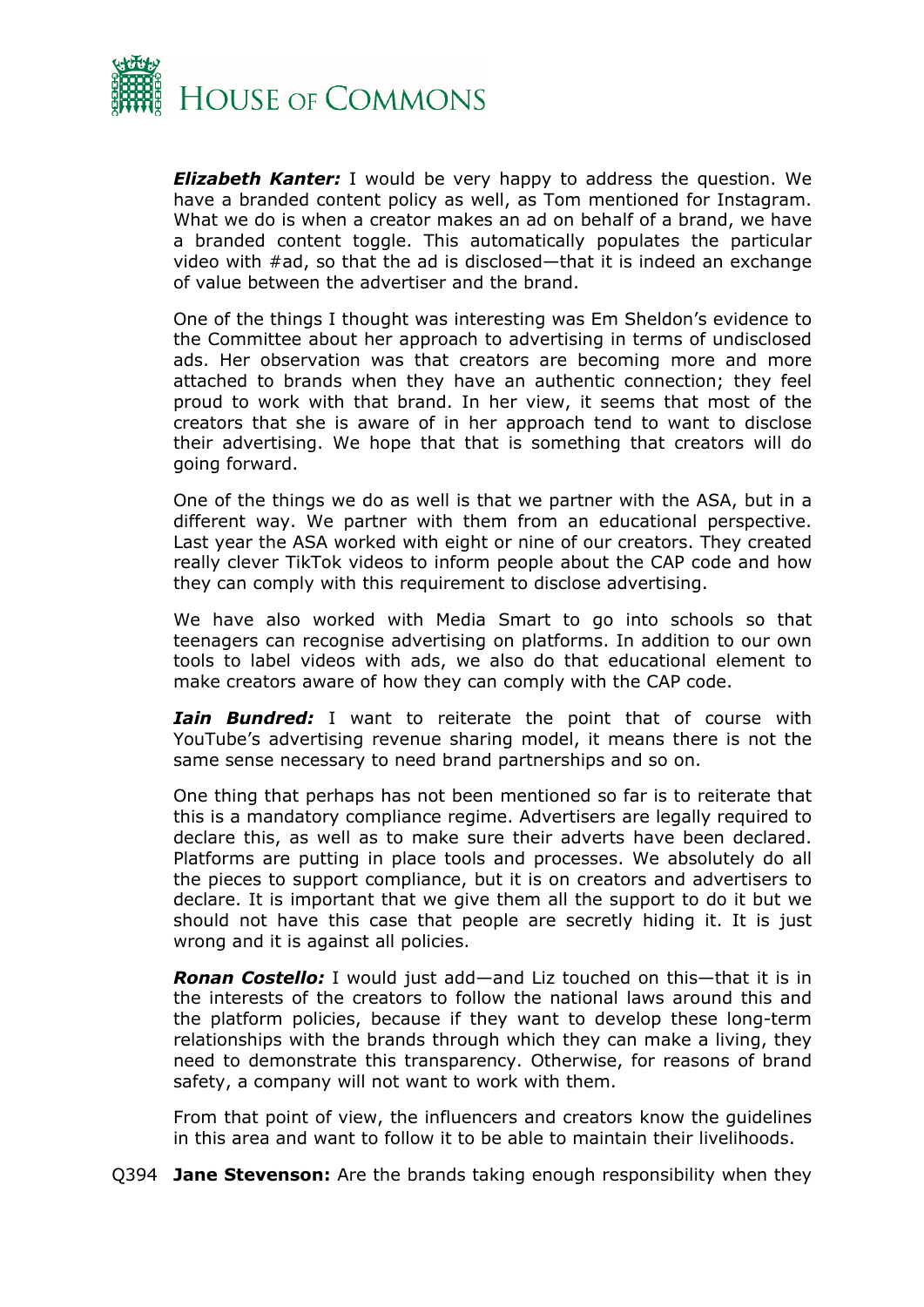

are working with creators? Should they be insisting that a logo, a watermark, or something recognisable and visible, is clearly displayed on content?

*Ronan Costello:* The brands are perhaps even more conscious of this than the creators. It is the brands spending money on a particular campaign on our platform and they will know that they have a long-term commercial relationship with Twitter, and that Twitter has an ads policy team, and then a team that enforces those ads policies. The last thing a brand would want is for the campaign to be halted or suspended, and its own corporate account to then have strikes against them.

Q395 **Jane Stevenson:** Thank you. If anyone else wants to come in, I also want to ask if there is more to be done from your end helping people to get greater compliance. I do not know what the stats are now about the number of posts we would find that do not comply. I am also interested in your thoughts on this: do you think the big brands, and the big influencers with lots of followers isn't where the problem is? Is it with slightly smaller content creators, who might fall through any visible gaps?

*Iain Bundred:* Big brands do not want these mistakes to happen so there is absolutely a case for doing it. As we are seeing this ecosystem develop, we are seeing increasingly sophisticated intermediaries, influencer marketing agencies, or big advertising firms with specific influencer teams. Prior to YouTube, I worked in Ogilvy. It had a specific team on this and it worked hard to make sure not just that it was finding the right authentic creator to match with the brand, but that the full disclosure was going through. Mistakes will happen but I do not think anyone wants this to be avoided.

There is the example that I think Tom mentioned. Some people will say "#Adidas" or something almost to pretend to their audience that they have done it, or perhaps because they are looking for Adidas to come and give them some free stuff. On the smaller creator scene, you might see examples of that. It is really hard for platforms to be aware of any thirdparty contracts, but what we can get over is to make sure that, when we are made aware of it, we act quickly because it is completely against the law and against all of our rules.

*Tom Gault:* I have two things to add. Ongoing education will be important here. I would want any creators listening to this or reading evidence to know that 88% of people want to see authentic relationships between creators and brands—they want to know disclosures—and 72% of young people say they will unfollow a creator who is not honest about what they are putting out there. It is important for the community to know that. We also need to be invested in and part of education efforts, which is going to be ongoing as we work on this challenge because of the fact that some of the relationships are happening elsewhere.

*Elizabeth Kanter:* I made the point before that education is an important aspect.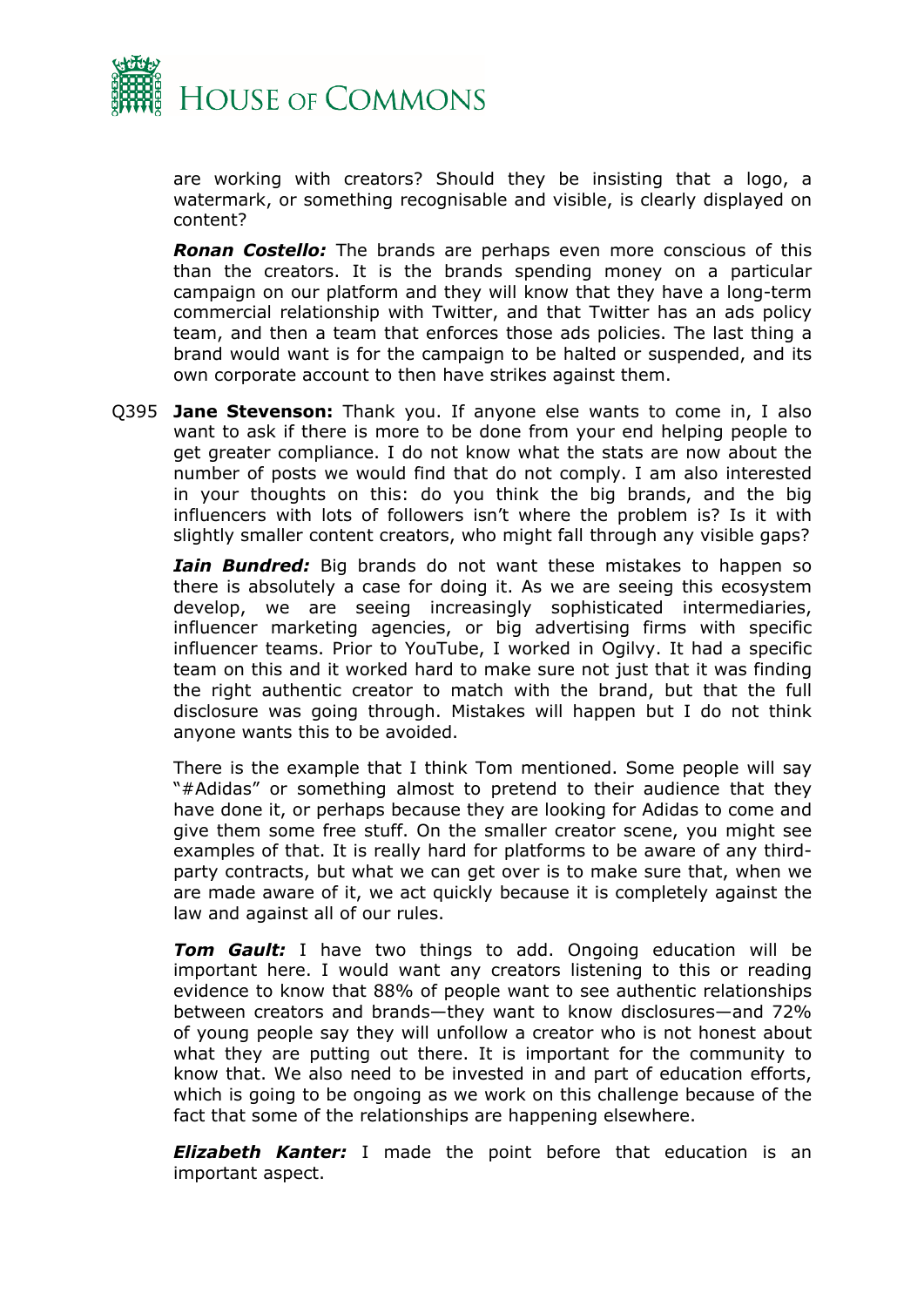

Q396 **Jane Stevenson:** Following on with advertising, there is lots of regulation about the content of advertising. As platforms, how can you do more to help creators comply with advertising regulations, and how do you penalise people who are doing misleading advertising or advertising unsafe products—the whole range of things not complying with advertising regulations?

*Tom Gault:* A few things are very important here. As you say, we have a separate set of advertising policies that are stricter than our general community guidelines because what you have in an advert can be pushed out to people by other means, so it needs to be stricter.

We have a system of pre-reviewing that. If you are found to be breaching our advertising policies, you may lose the ability to advertise. We think that is important because that mechanism needs to be there for people seeking not to comply. They will not get that back until they have appealed if we have happened to have made the wrong decision.

The policies themselves have been online for a while, but I think you are right—we do need to do more on educating people around these things, especially going direct to them where they have breached rules.

We are talking a lot about people being bad actors and maybe trying to do harmful things. We also need to be clear with SMEs what the rules are because very often they do not know. SMEs are vital. They find social media vital for getting out there to reach people. We do try to be as transparent as we can directly to companies as well.

*Elizabeth Kanter:* I want to take this on and build on it. Where a branded content policy does not allow brands to advertise certain products—I can give you the whole list, which includes crypto, tobacco, alcohol, gambling—and when a branded content is tagged #ad, our monetisation integrity team reviews that ad against our policies. Importantly, our team looks at the creator of the ad itself as well as when an individual clicks through with the landing pages, so we take a two-step approach. The creator can look great but if you click through, you could be led to a scammer, and we want to try to avoid that.

The other is, we were one of the first companies—if not the first company—in the UK to adopt the Financial Conduct Authority's list of financial services companies that are verified to advertise. We started doing that in September 2020 as another safeguard to ensure that, when we have fieldserver advertisers on our platform, they are approved as companies verified with the FCA. We think that is an important step.

We know that other companies are going to start doing that soon too. Google already does it, but we look forward to other companies following our lead in that space.

*Iain Bundred:* One thing to say is that it is not just about informing creators. We absolutely do need to work with creators, our partners and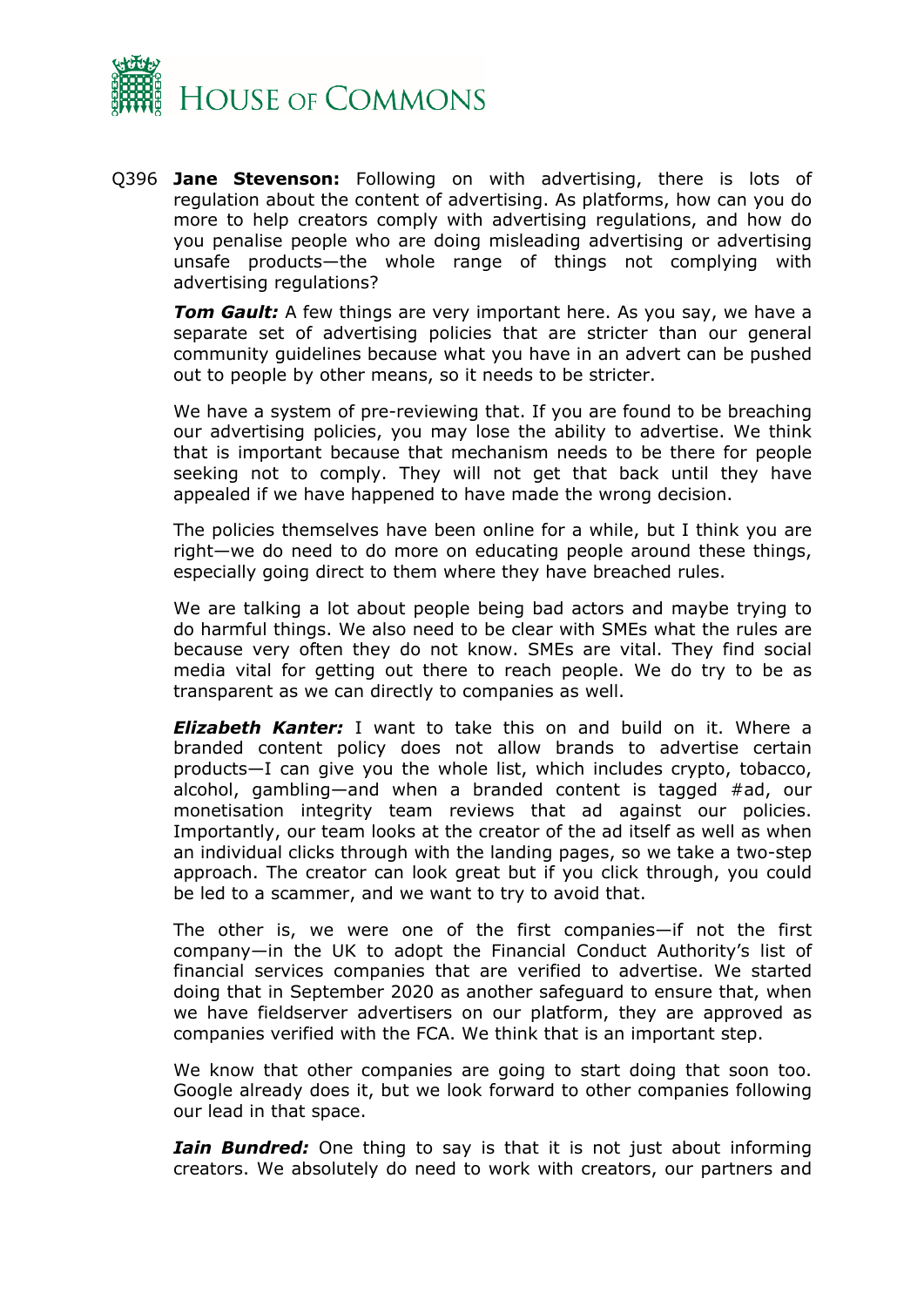

standards authorities to make sure that they all understand our obligations. Some of this is pretty straightforward. On YouTube, when you upload a video, you confirm a box about whether the content contains a paid promotion.

The other point is informing the users about what ads do. For users who are under 18, we started explaining where paid promotions might be appearing. We try to inform them. The ASA has a good body called Media Smart, which is trying to educate young people about how advertising appears and what it all means. They are trying to ensure that that hole in their system—that wider society understand this evolving financial business problem.

*Ronan Costello:* Similar to the other companies, sitting alongside the Twitter rules governing general behaviour on the platform, there is a whole other pillar of ads policies, governing what you can and cannot advertise—products and services that you can advertise, and those that you cannot.

I will go back to the previous point that the incentive to comply with these policies is very strong. It is stronger for creators than it is for people who do not engage in commercial activity like Twitter, because it can be damaging or impactful enough for an individual who is not an influencer to have their account suspended if they have spent a decade on the platform. It is a matter of livelihood if an influencer's or creator's account is at risk of being suspended because they have not complied with the ads policies. There is a team there that enforces this, monitors it, reviews the commercial content and so on.

**Jane Stevenson:** Thank you. Your answer has been very interesting. It strikes me that there are big challenges about how we maintain a similar approach on all platforms and how we make sure that advertisers are behaving properly.

Q397 **Simon Jupp:** Good morning to the panel. I want to focus on the impact of social media on children and the platforms that you are all part of in some way, shape or form, and advertising in particular. How do you make sure that children are not advertised inappropriate products—for instance, the type of products that are subject to age verification systems?

*Ronan Costello:* First, as you might expect, Twitter does not have a significant youth audience in the UK or in any market where we operate. It is very small. There is a paucity of activity directed towards a youth audience on the platform. However, the ads policies that we have referenced in my previous answer—do govern what products and services can be advertised to all our users. If brands and creators fall foul of those, their accounts will receive enforcement actions, such that it might be one, two and then three strikes, and then they might be forbidden from—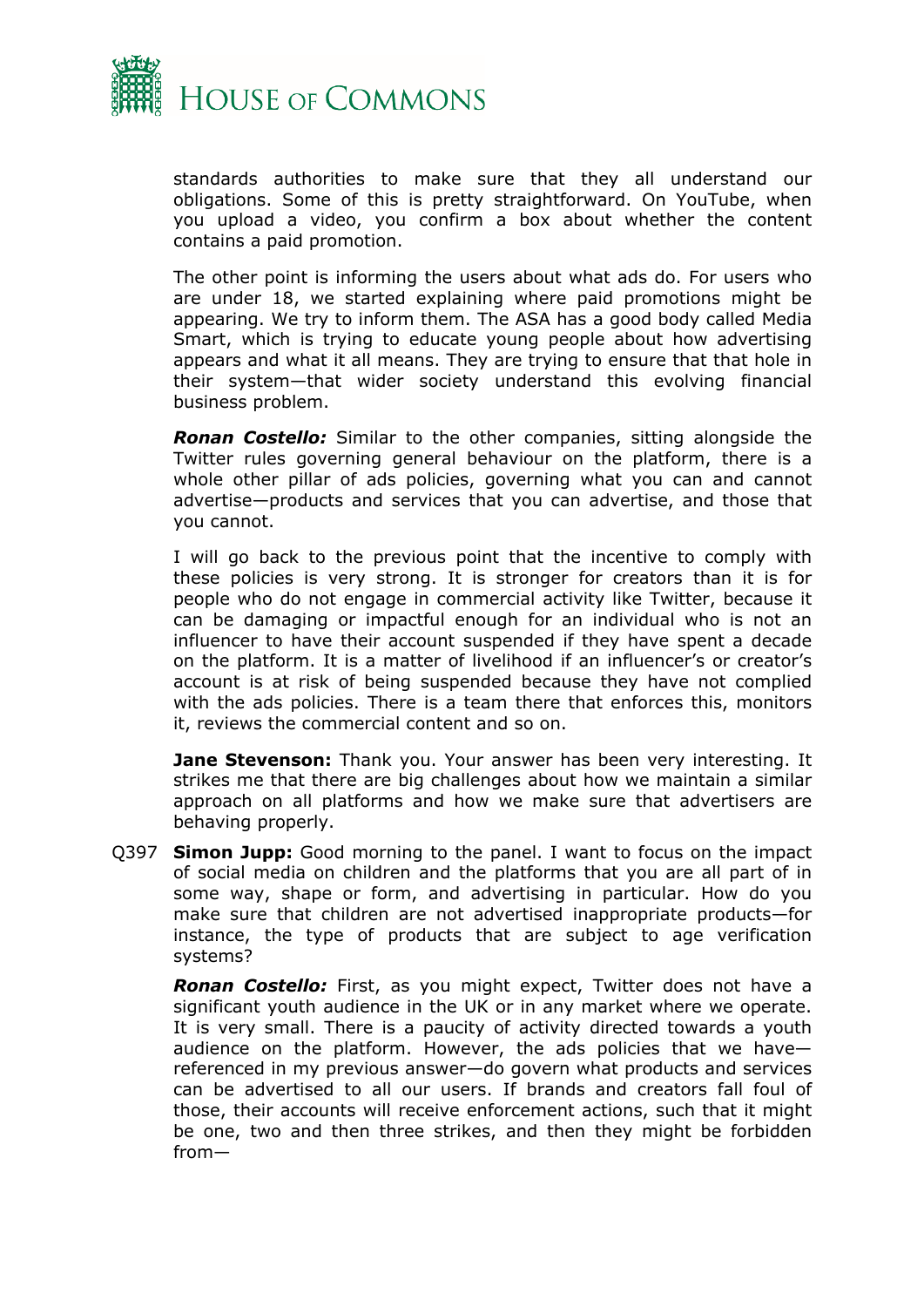

Q398 **Simon Jupp:** Ronan, sorry to interrupt. That is the process. I understand that. However, if you scroll through Twitter it comes up with "promoted"; that is an advert of some form that appears on your timeline. How do you ensure that someone signed up to your platform who is underage because that does happen—is not then targeted by inappropriate advertising from products and services that could be subject to age verification?

*Ronan Costello:* Are you referencing adult content specifically?

**Simon Jupp:** Not necessarily. It could be all sorts of things: health products. It could be any sort of product that could be subject to age verification.

*Ronan Costello:* As I said, you must be at least 13 years of age to use the platform, but, as I referenced earlier, we do not have a significant youth audience in the UK on the platform. When I say "youth", I mean under-18s.

Q399 **Simon Jupp:** How do you check that someone is not on your platform without breaking your rules? I hate to challenge you, I do not think that that assertion that you do not have many users who are under 18 is true.

*Ronan Costello:* We can conduct user research as to the audience on Twitter in the UK, the number of users we have and the particular demographic.

Q400 **Simon Jupp:** Based on what they tell you to bypass your own rules?

*Ronan Costello:* As I said, we can conduct research on our user base in the UK—the extent of the user base and the information that they provide to us. Then we serve advertised content within the bounds of our advertising policies that prohibit the promotion of certain products and services. Then we robustly enforce those policies evenly across the influencer community.

**Simon Jupp:** The same question in relation to inappropriate products that could be seen by children that are subject to age verification systems—Tom next.

**Tom Gault:** As you rightly say, we have stricter policies for people who are under the age of 18. For example, in branded content and advertising, you cannot have adverts relating to weight loss products and cosmetic procedures.

There were some questions there around people who may be over or under 13. You need to be over 13 to use Instagram and there are a number of steps we take to ensure that that is the case.

First, at sign-up there are a number of technical measures that we have. It does not state what date it needs to be, so the individual would most likely put in their genuine age. On a second attempt, if they try to change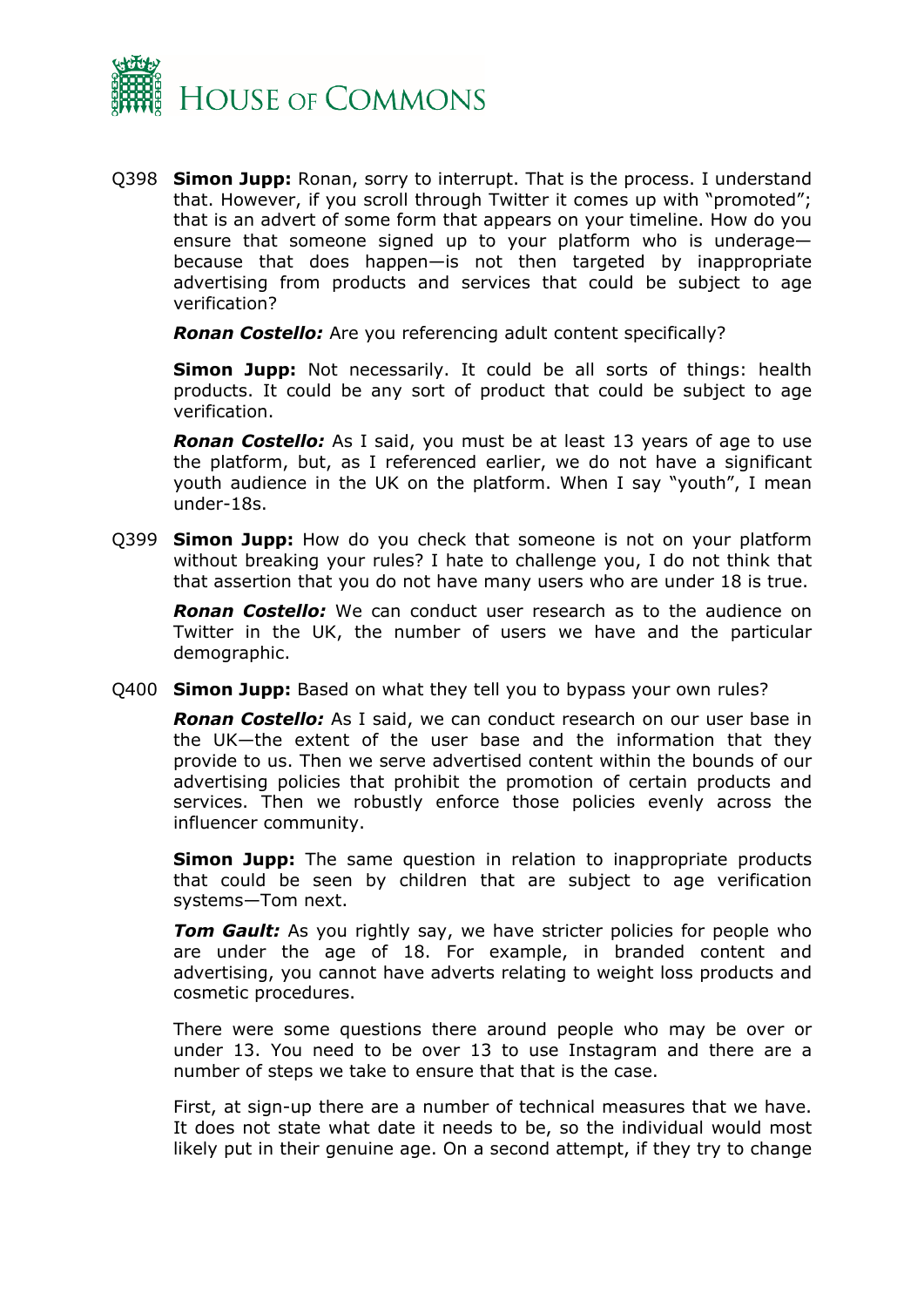

it, we can fail their attempt and we will not tell them why, so they will not know it is because they put in an age under 13.

After that stage, we have mechanisms in place to ensure that under-13s who may have been trying to lie about their age are not on Instagram. That includes a reporting form that anyone can use, even if you do not have an account, and AI detection. If you are reported for anything, our team of reviewers are trained to look at signals as to whether you may be over or under 13. That includes things like "Happy birthday" in relation to an age that does not match the one that you gave us at sign-up. Those are the things we consider in trying to ensure age assurance.

Finally, we are working more and more on building a safe experience for under-18s. On the organic side, there are lots of things around tools and the parental centre that we have talked about, which we will be launching this year. Plus, last year we changed it so that advertisers cannot target under-18s based on their interests. They can only do that based on their age, gender and location. You cannot be targeted for the types of interest that that advertising might want to select.

**Simon Jupp:** Thank you. Elizabeth, the same question to you for your platform.

*Elizabeth Kanter:* There are a few different aspects to this. Broadly speaking, we have a sweep of our policies that require age targeting. I can provide you with a list of that. It would include things like HFSS, or ads related to any sort of body image—those kinds of things. We also do not allow alcohol, tobacco, crypto or get-rich schemes. Broadly, for the product forum, we have policies that just simply ban categories.

The other thing that is unique about TikTok is that we are already regulated under the VSP regime, with Ofcom as our regulator. As part of that complaints process, we are required to take due regard to ensuring that minors do not see certain types of advertising. Those would be the categories requiring age targeting.

We are already under a regulatory obligation to prevent under-18s from seeing these certain types of categories. We also take a policy approach to banning certain categories, and age targeting certain other categories.

#### **Simon Jupp:** Finally, Iain.

*Iain Bundred:* I want to stress that we require users to be 13 or over to use YouTube, unless otherwise enabled by a parent or legal guardian. Part of the launch of YouTube Kids was a recognition that younger kids wanted to have access to certain types of YouTube content, and that is why we created the app. We have also recently introduced a change called "supervised experiences" to enable so-called tweenagers—though I hate that term—to have access under parental or guardian oversight.

Regarding advertising, ad personalisation is disabled for users under 18. It is not allowed under YouTube Kids at all, and I mentioned earlier that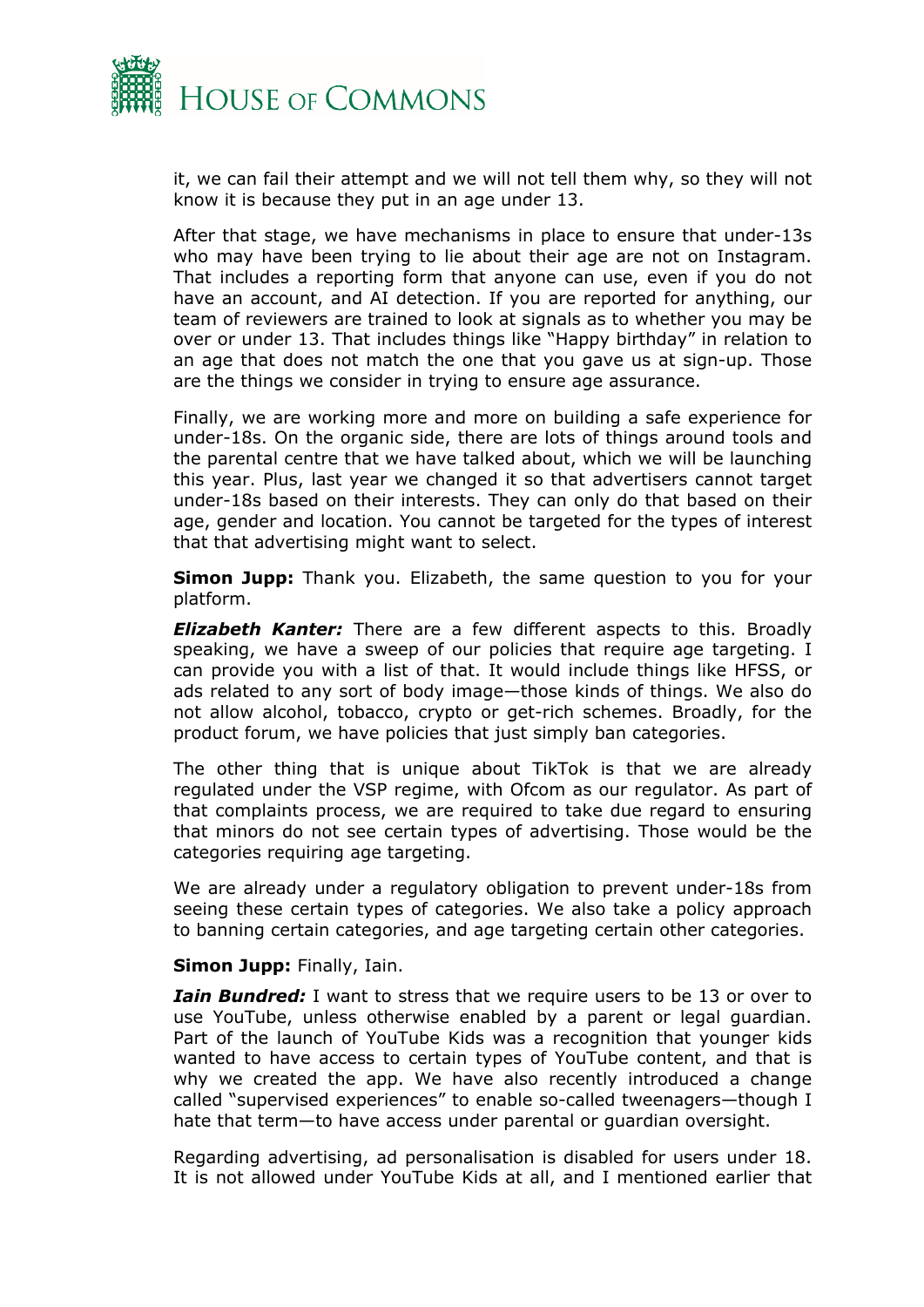

paid promotions are disabled under YouTube Kids and made-for-kids content.

Q401 **Simon Jupp:** If I may interrupt, Iain. You can use YouTube without being a signed-up user. You can log on to the website and just view videos. Yes, you are bombarded by advertising from various avenues, but you can do that. What safeguards are in place regarding the idea that someone—a kid aged 14—logs on to YouTube to watch a music video of some sort and then is given an advert that is not particularly appropriate for their age. How do you guard against that?

*Iain Bundred:* Mature content, for example, would only be served to signed-in users. We have a three-step process for age assurance, which is about trying to ensure that we fully understand the age of the user so we can give them the age-appropriate experience.

The first step, as others have said, is that self-declared age. It goes without saying that if they tell us they are 14, they would not be served inappropriate adult content or advertising. The second step is, regardless of what they have said, we actually have signals and age assurance systems that try to—

Q402 **Simon Jupp:** I get all of that. If someone has signed up to an account, fine, lovely, dandy, but if someone hasn't, they can log on to your website and view content. I am talking about them.

*Iain Bundred:* The experience of our signed-out users is like that of under-18s. In the first three-quarters of 2021, we moved 7 million accounts globally of users who claimed to be over 13, and 3 million of those were in Q3, so we are ramping up in this area to make sure that we are addressing that concern.

Q403 **Simon Jupp:** I am conscious of time, but I want to ask one final question. As platforms, how do you ensure that influencers—so third parties, not advertisers that come to you directly to advertise on your platform, but those paid by advertisers to do stuff with their profile on your platform—are not able to bypass your safeguards and advertise inappropriate products?

*Tom Gault:* There are a number of steps we take before someone is able to run things in different ways. First, in order to monetarise content, we use our monetarisation features. You have to abide by a series of policies, including us looking at whether you may have broken our community guidelines previously, whether you are posting misinformation or whether you may have had IP violations.

The reason we do that is because we want to ensure that people who are using monetarisation tools have reached that higher bar. Similarly, for advertising, before you run an ad, we have a series of checks before it goes live. Some of it is automated. Some is by human review. It is for the reason you mentioned—that advertising may be pushed to people who do not follow that individual. Therefore, we need to have both the higher bar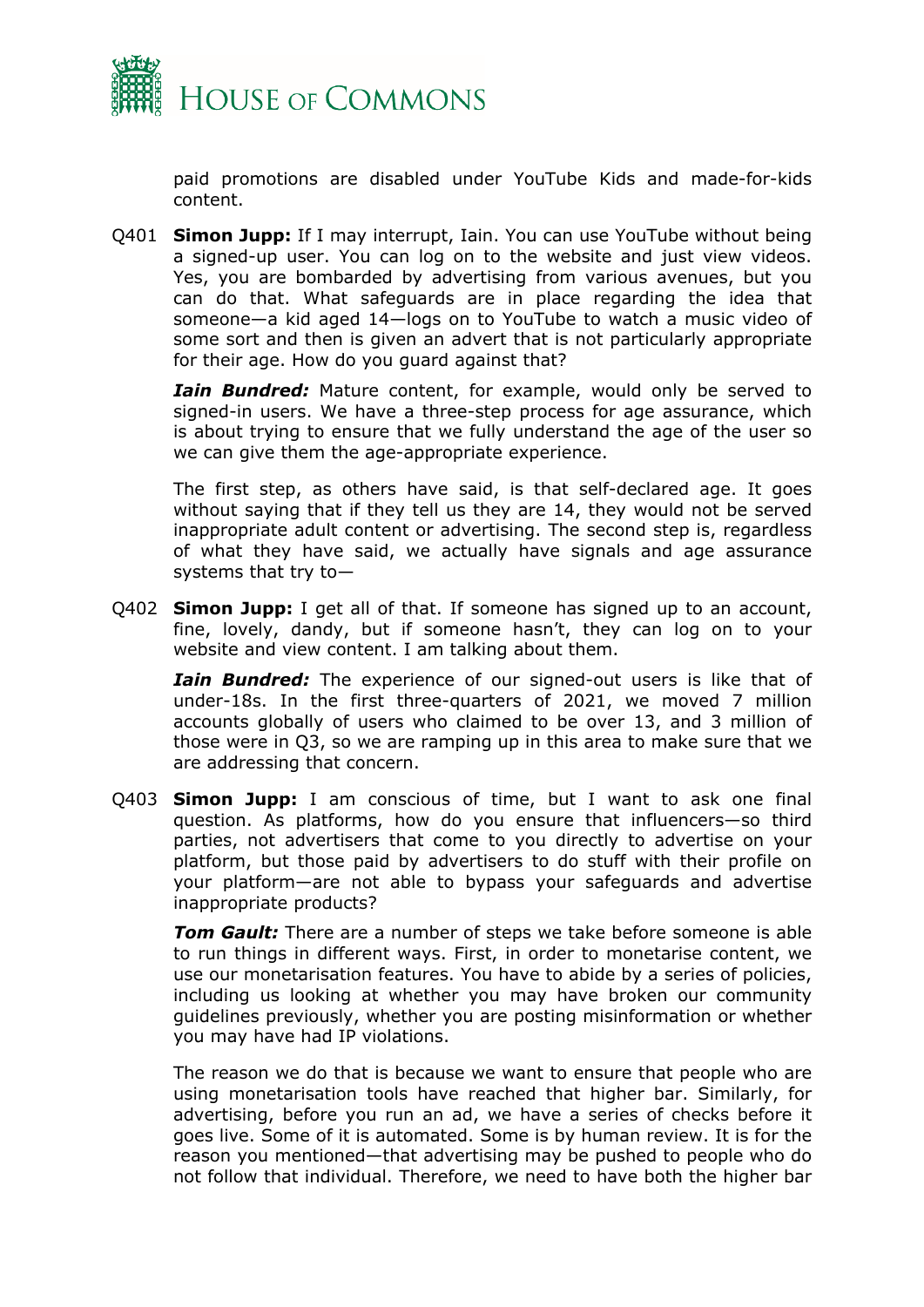

concerning the policies and also an element of looking at what is in there before it goes live.

*Ronan Costello:* In the instance of an influencer working directly with Twitter—and with the team working directly with influencers, and acting as an intermediary between the brand and influencers—Twitter will work with that influencer on the content itself to ensure that it is compliant with our ads policies and with the brand strategies set out by the company, and so on. For those particular campaigns, you would be sure the standards are maintained. Again, as we said, the incentive is there for the influencer not to try to violate the policies, because that would affect their ability to advertise and promote in future.

I would say our processes sound quite similar to the ones described by Tom. Our ads policies apply to all accounts, whether you are an influencer who has been advertising with the platform for years or you are someone who is going to do a one-day campaign on the platform, and you are putting £50 behind it on the dashboard; our policies are the same regardless.

If you have strikes against your account because of previous violations of the rules, either through your organic content because you have been abusive to someone on the platform, or because you fell foul of advertising before, that will impact your capacity to advertise with us in future because it would be unhealthy on the platform for you to promote. Then there are those automated and human review checks, which Tom mentioned as well, that will impact the capacity of the campaign to launch.

*Iain Bundred:* The first thing is that we want to make sure the appropriate content is being served to users, so if creators are trying to break our systems, that is not allowed. That would be actioned. We set a higher bar for our YouTube Partner Programme. Those who want to monetise through advertising need to have certain points around our adfriendly content guidelines. We try to educate our creators around this. It is important that they understand. They may not realise certain things, but on things like paid promotions, as I said earlier, it is really simple; it is a disclosure tool. If you lie about that, it is wrong. It should be removed, and that will have consequences for your membership of our monetisation programmes.

*Elizabeth Kanter:* We have a similar approach regarding branded content, which is creating a relationship with a creator. When a creator engages in that approach to advertising, our toggle is turned on #ad. That triggers a review process to ensure that that creator is complying with our policies. Similarly, on the paid ad content category, where a brand will pay to run an ad on our platform, we have a whole team of colleagues who review those ads to ensure that they comply with our ads policy. That includes, where appropriate, making sure that the ads are 18-plus targeted—for example, if they are HFSS.